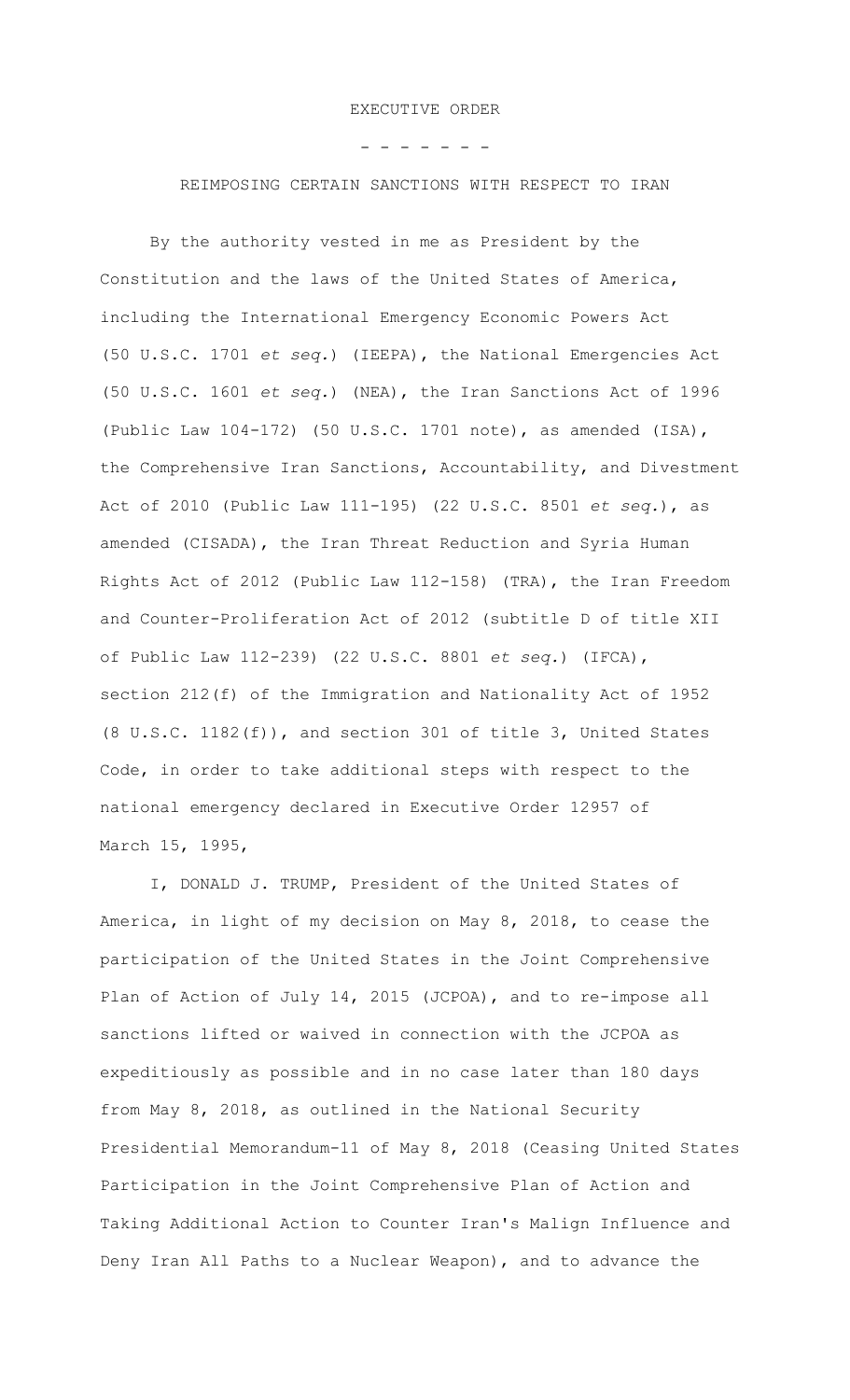goal of applying financial pressure on the Iranian regime in pursuit of a comprehensive and lasting solution to the full range of the threats posed by Iran, including Iran's proliferation and development of missiles and other asymmetric and conventional weapons capabilities, its network and campaign of regional aggression, its support for terrorist groups, and the malign activities of the Islamic Revolutionary Guard Corps and its surrogates, hereby order as follows:

Section 1. Blocking Sanctions Relating to Support for the Government of Iran's Purchase or Acquisition of U.S. Bank Notes or Precious Metals; Certain Iranian Persons; and Iran's Energy, Shipping, and Shipbuilding Sectors and Port Operators. (a) The Secretary of the Treasury, in consultation with the Secretary of State, is hereby authorized to impose on a person the measures described in subsection (b) of this section upon determining that:

> (i) on or after August 7, 2018, the person has materially assisted, sponsored, or provided financial, material, or technological support for, or goods or services in support of, the purchase or acquisition of U.S. bank notes or precious metals by the Government of Iran;

> (ii) on or after November 5, 2018, the person has materially assisted, sponsored, or provided financial, material, or technological support for, or goods or services in support of, the National Iranian Oil Company (NIOC), Naftiran Intertrade Company (NICO), or the Central Bank of Iran;

> (iii) on or after November 5, 2018, the person has materially assisted, sponsored, or provided financial,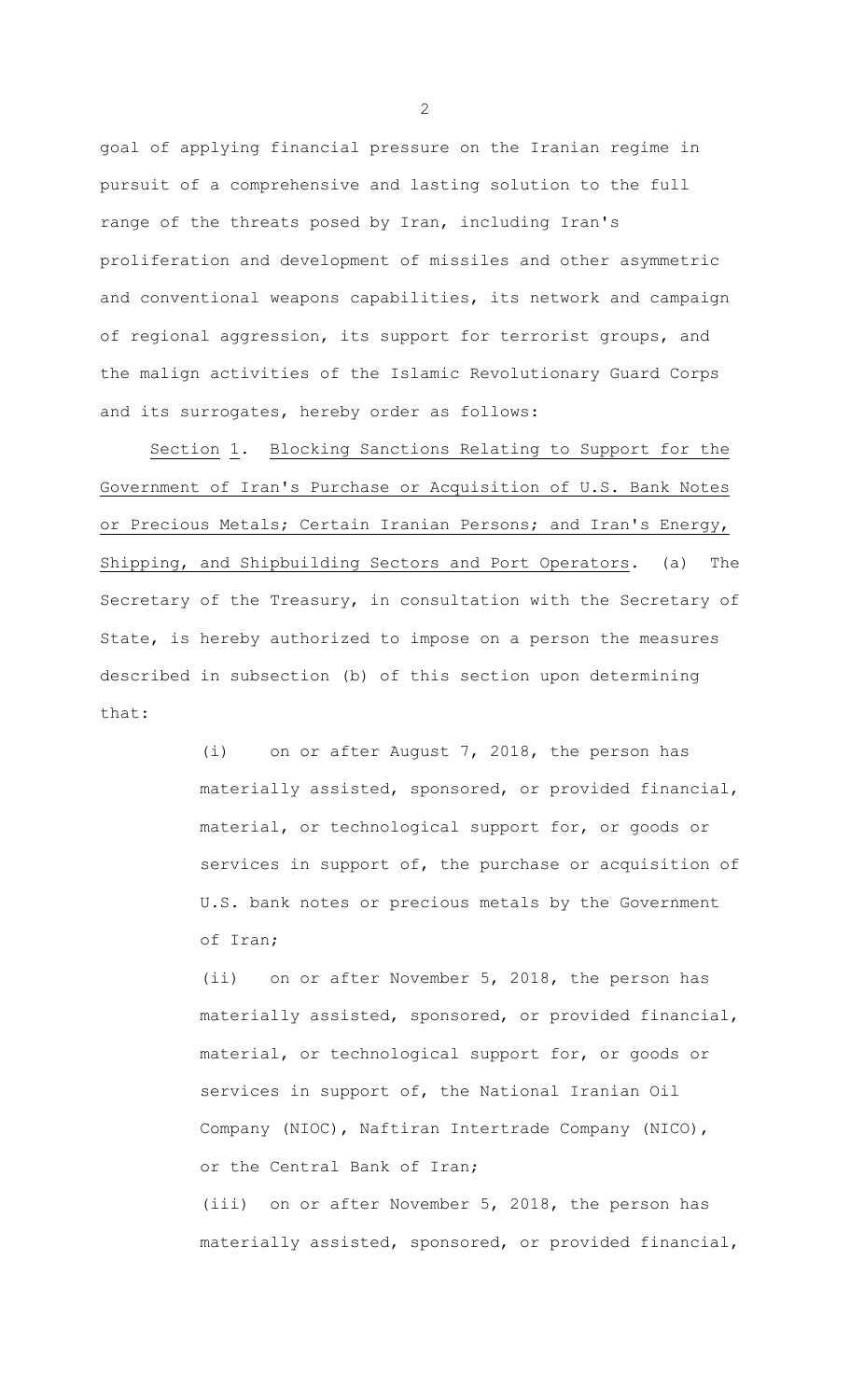material, or technological support for, or goods or services to or in support of:

(A) any Iranian person included on the list of Specially Designated Nationals and Blocked Persons maintained by the Office of Foreign Assets Control (SDN List) (other than an Iranian depository institution whose property and interests in property are blocked solely pursuant to Executive Order 13599 of February 5, 2012); or (B) any other person included on the SDN List whose property and interests in property are blocked pursuant to subsection (a) of this section or Executive Order 13599 (other than an Iranian depository institution whose property and interests in property are blocked solely pursuant to Executive Order 13599); or

(iv) pursuant to authority delegated by the President and in accordance with the terms of such delegation, sanctions shall be imposed on such person pursuant to section 1244(c)(1)(A) of IFCA because the person:

(A) is part of the energy, shipping, or shipbuilding sectors of Iran; (B) operates a port in Iran; or (C) knowingly provides significant financial, material, technological, or other support to, or goods or services in support of any activity or transaction on behalf of a person determined under section  $1244(c)(2)$  (A) of IFCA to be a part of the energy, shipping, or shipbuilding sectors of Iran; a person determined under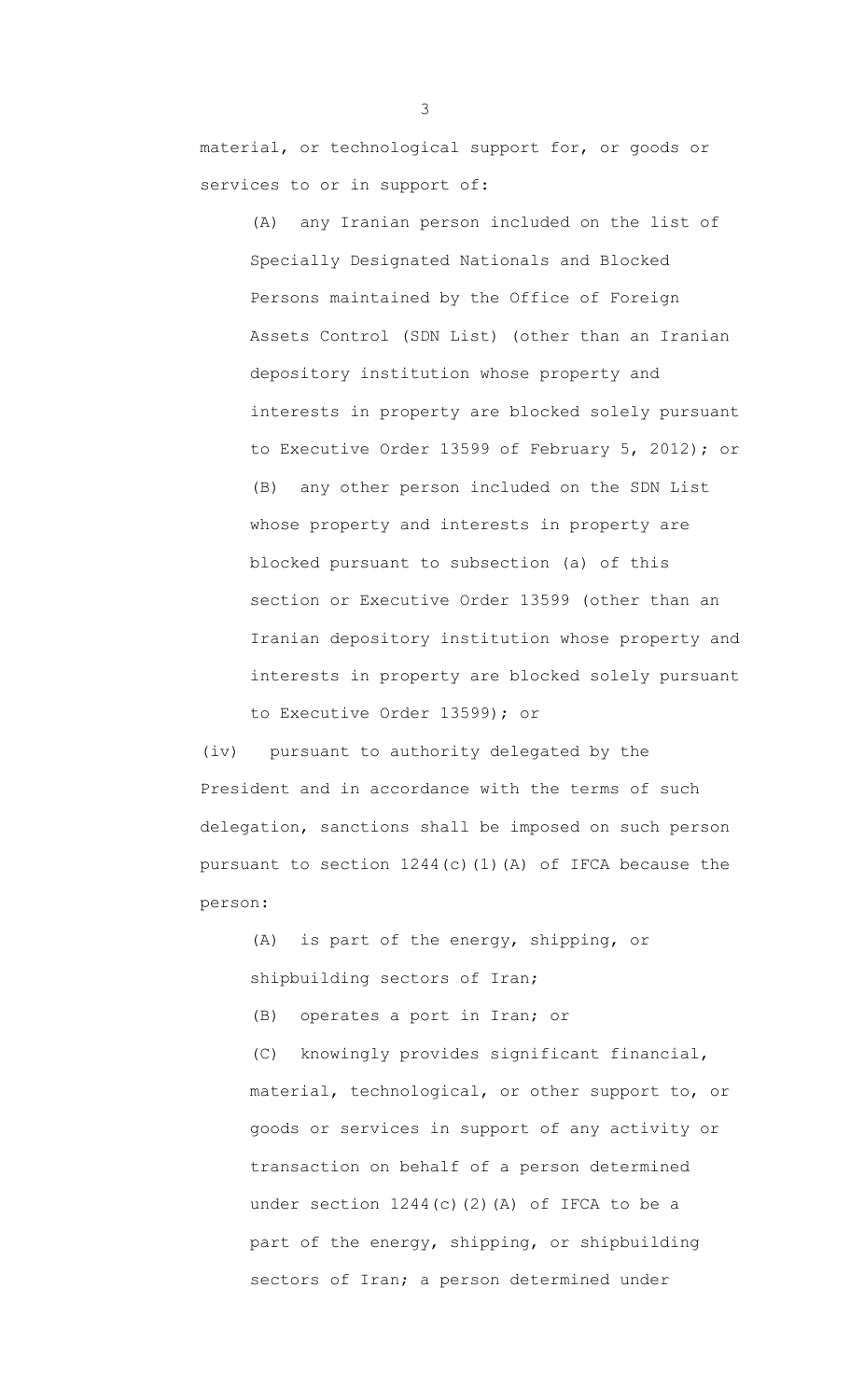section 1244(c)(2)(B) of IFCA to operate a port in Iran; or an Iranian person included on the SDN List (other than a person described in section 1244(c)(3) of IFCA).

(b) With respect to any person determined by the Secretary of the Treasury in accordance with this section to meet any of the criteria set forth in subsections (a)(i)-(a)(iv) of this section, all property and interests in property that are in the United States, that hereafter come within the United States, or that are or hereafter come within the possession or control of any United States person of such person are blocked and may not be transferred, paid, exported, withdrawn, or otherwise dealt in.

(c) The prohibitions in subsection (b) of this section apply except to the extent provided by statutes, or in regulations, orders, directives, or licenses that may be issued pursuant to this order, and notwithstanding any contract entered into or any license or permit granted prior to the effective date of this order or, where specifically provided, the effective date of the prohibition.

Sec. 2. Correspondent and Payable-Through Account Sanctions Relating to Iran's Automotive Sector; Certain Iranian Persons; and Trade in Iranian Petroleum, Petroleum Products, and Petrochemical Products. (a) The Secretary of the Treasury, in consultation with the Secretary of State, is hereby authorized to impose on a foreign financial institution the sanctions described in subsection (b) of this section upon determining that the foreign financial institution has knowingly conducted or facilitated any significant financial transaction:

> (i) on or after August 7, 2018, for the sale, supply, or transfer to Iran of significant goods or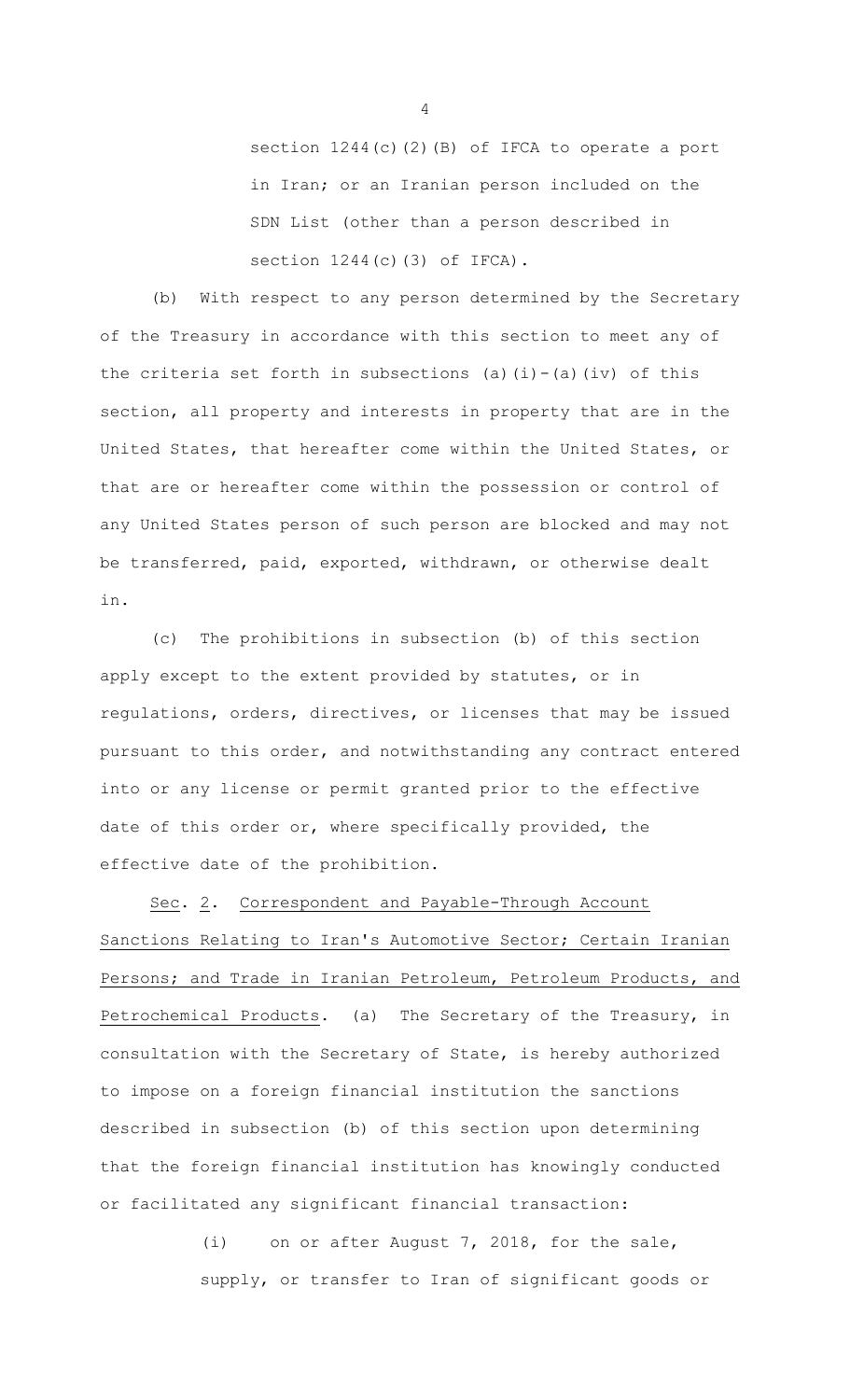services used in connection with the automotive sector of Iran;

(ii) on or after November 5, 2018, on behalf of any Iranian person included on the SDN List (other than an Iranian depository institution whose property and interests in property are blocked solely pursuant to Executive Order 13599) or any other person included on the SDN List whose property and interests in property are blocked pursuant to subsection 1(a) of this order or Executive Order 13599 (other than an Iranian depository institution whose property and interests in property are blocked solely pursuant to Executive Order 13599);

(iii) on or after November 5, 2018, with NIOC or NICO, except for a sale or provision to NIOC or NICO of the products described in section  $5(a)(3)(A)(i)$  of ISA provided that the fair market value of such products is lower than the applicable dollar threshold specified in that provision;

(iv) on or after November 5, 2018, for the purchase, acquisition, sale, transport, or marketing of petroleum or petroleum products from Iran; or

(v) on or after November 5, 2018, for the purchase, acquisition, sale, transport, or marketing of petrochemical products from Iran.

(b) With respect to any foreign financial institution determined by the Secretary of the Treasury in accordance with this section to meet any of the criteria set forth in subsections (a)(i)-(a)(v) of this section, the Secretary of the Treasury may prohibit the opening, and prohibit or impose strict conditions on the maintaining, in the United States of a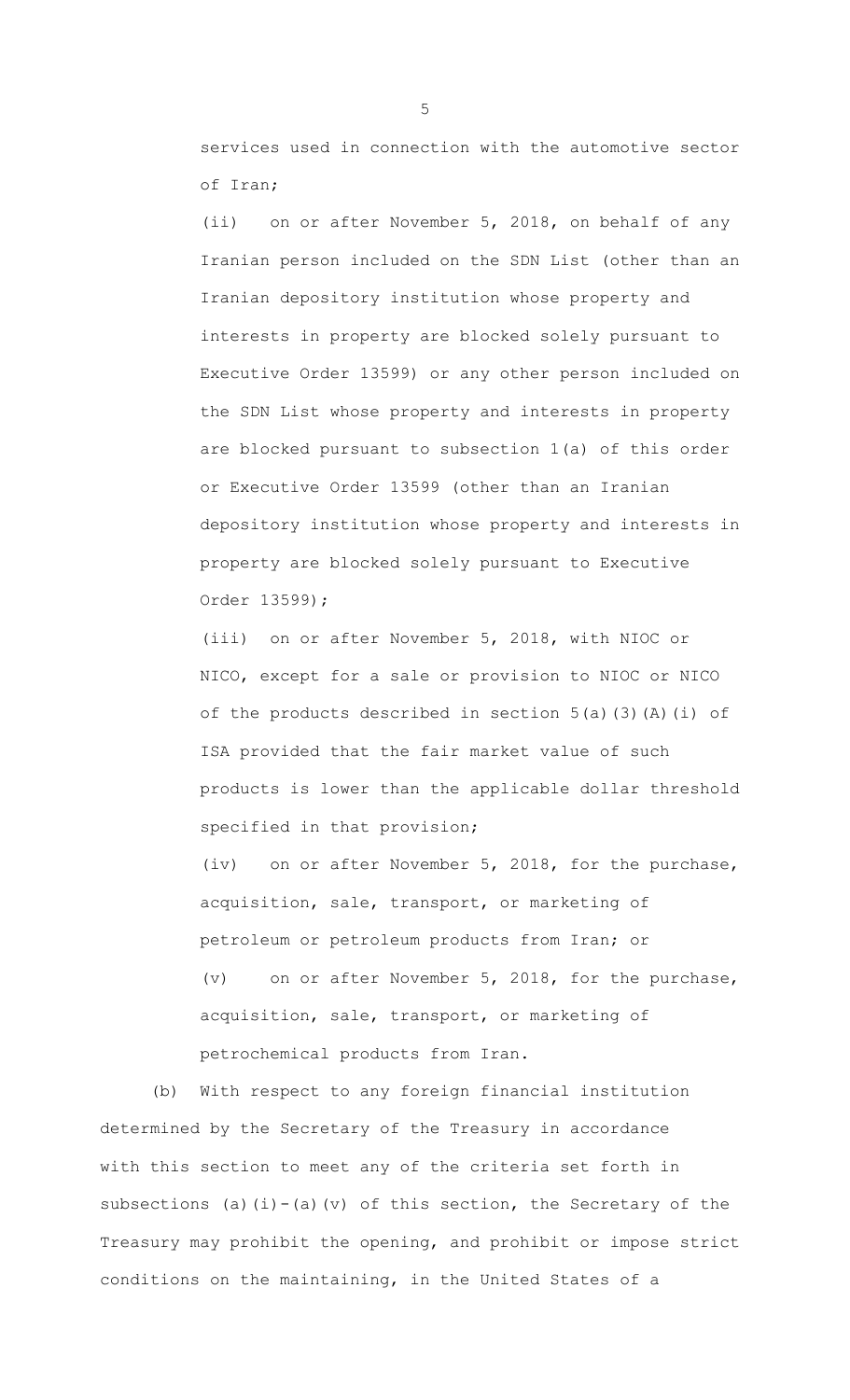correspondent account or a payable-through account by such foreign financial institution.

(c) Subsections (a)(ii)-(a)(iv) of this section shall apply with respect to a significant financial transaction conducted or facilitated by a foreign financial institution for the purchase of petroleum or petroleum products from Iran only if:

> (i) the President determines under subparagraphs (4)(B) and (C) of subsection 1245(d) of the National Defense Authorization Act for Fiscal Year 2012 (Public Law 112-81) (2012 NDAA) (22 U.S.C. 8513a) that there is a sufficient supply of petroleum and petroleum products from countries other than Iran to permit a significant reduction in the volume of petroleum and petroleum products purchased from Iran by or through foreign financial institutions; and

(ii) an exception under subparagraph 4(D) of subsection 1245(d) of the 2012 NDAA from the imposition of sanctions under paragraph (1) of that subsection does not apply.

(d) Subsection (a)(ii) of this section shall not apply with respect to a significant financial transaction conducted or facilitated by a foreign financial institution for the sale, supply, or transfer to or from Iran of natural gas only if the financial transaction is solely for trade between the country with primary jurisdiction over the foreign financial institution and Iran, and any funds owed to Iran as a result of such trade are credited to an account located in the country with primary jurisdiction over the foreign financial institution.

(e) Subsections (a)(ii)-(a)(v) of this section shall not apply with respect to any person for conducting or facilitating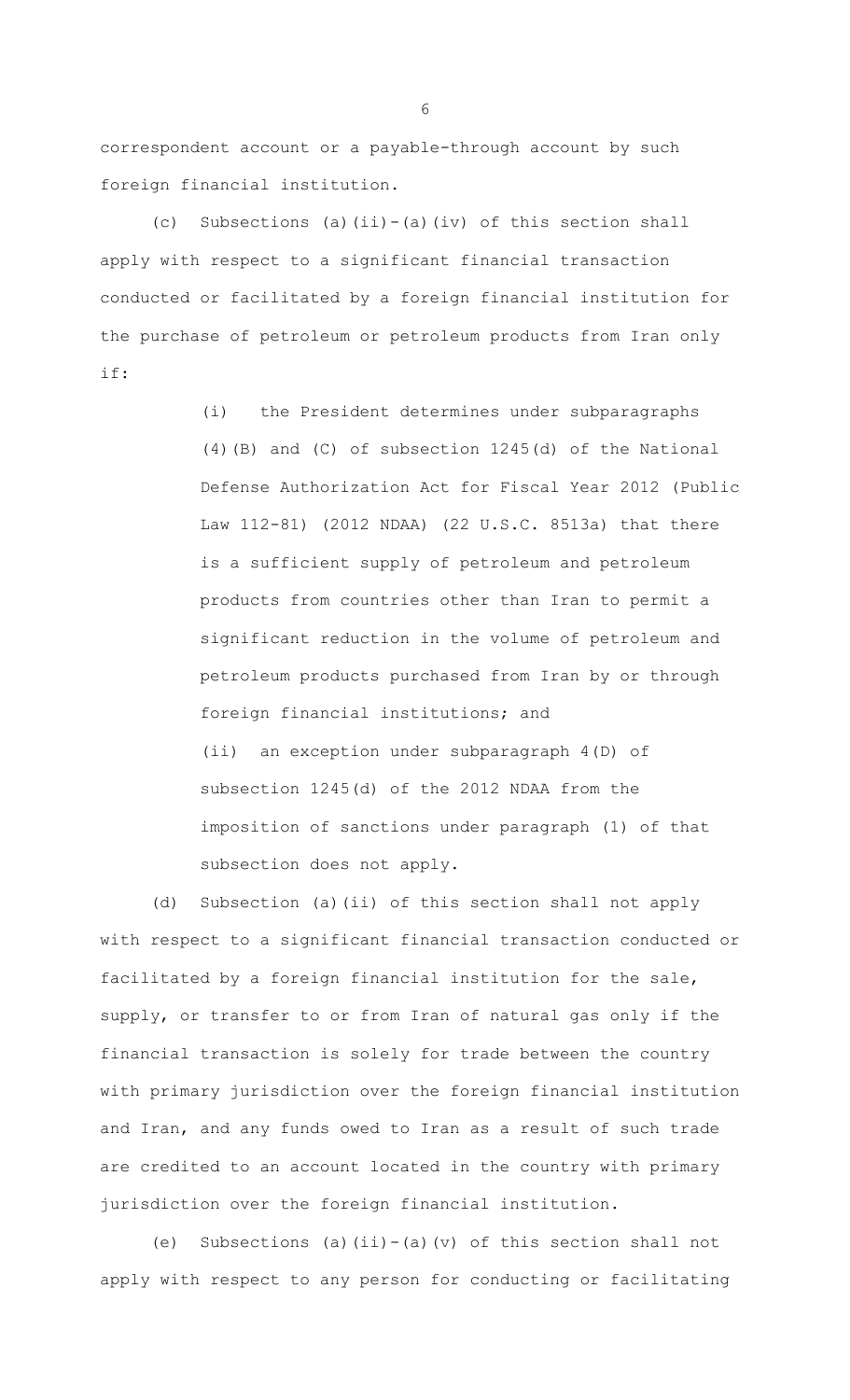a transaction for the provision (including any sale) of agricultural commodities, food, medicine, or medical devices to Iran.

(f) The prohibitions in subsection (b) of this section apply except to the extent provided by statutes, or in regulations, orders, directives, or licenses that may be issued pursuant to this order, and notwithstanding any contract entered into or any license or permit granted prior to the effective date of this order or, where specifically provided, the effective date of the prohibition.

Sec. 3. "Menu-based" Sanctions Relating to Iran's Automotive Sector and Trade in Iranian Petroleum, Petroleum Products, and Petrochemical Products. (a) The Secretary of State, in consultation with the Secretary of the Treasury, the Secretary of Commerce, the Secretary of Homeland Security, and the United States Trade Representative, and with the President of the Export-Import Bank, the Chairman of the Board of Governors of the Federal Reserve System, and other agencies and officials as appropriate, is hereby authorized to impose on a person any of the sanctions described in section 4 or 5 of this order upon determining that the person:

> (i) on or after August 7, 2018, knowingly engaged in a significant transaction for the sale, supply, or transfer to Iran of significant goods or services used in connection with the automotive sector of Iran; (ii) on or after November 5, 2018, knowingly engaged in a significant transaction for the purchase, acquisition, sale, transport, or marketing of petroleum or petroleum products from Iran; (iii) on or after November 5, 2018, knowingly engaged in a significant transaction for the purchase,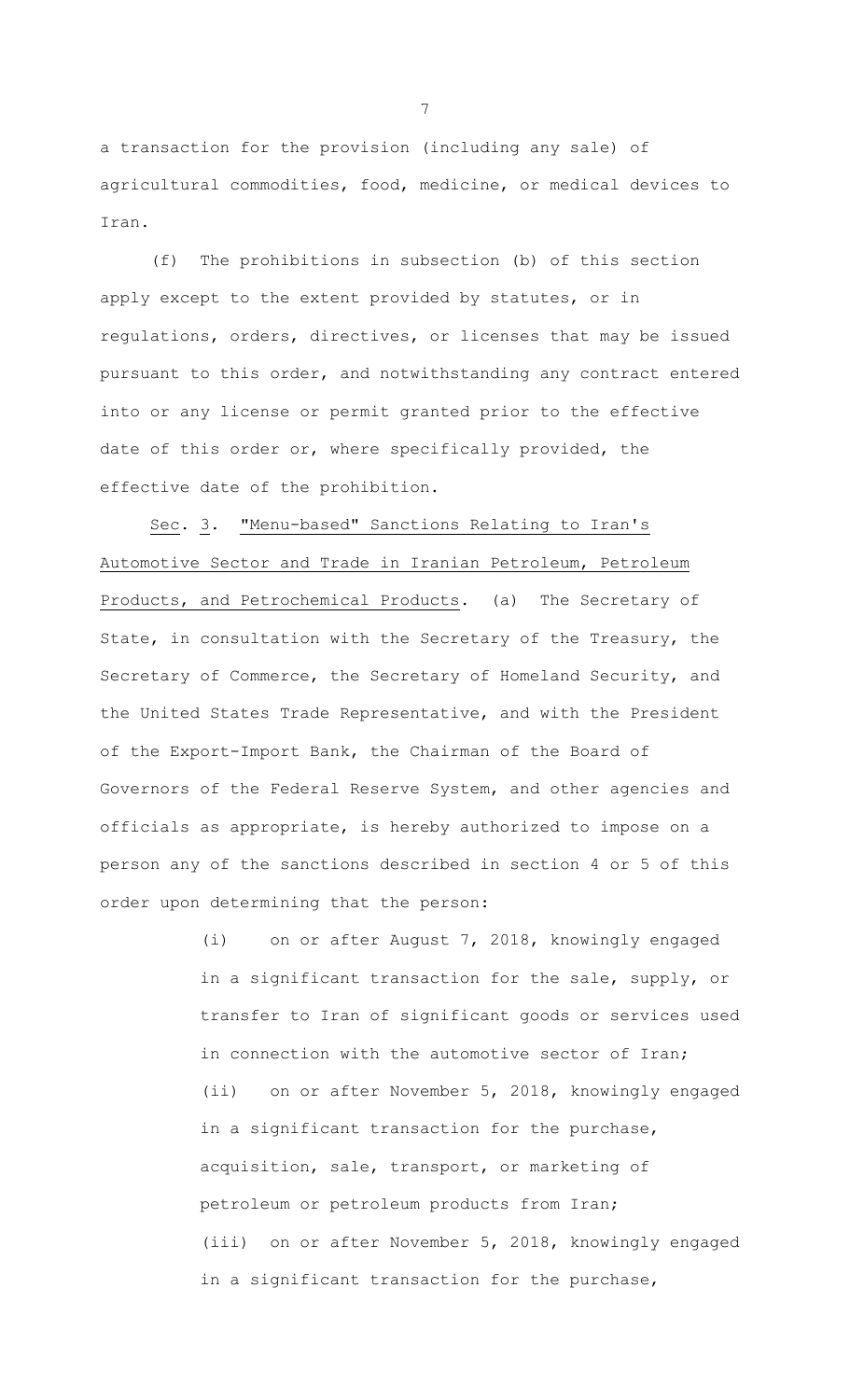acquisition, sale, transport, or marketing of petrochemical products from Iran;

(iv) is a successor entity to a person determined by the Secretary of State in accordance with this section to meet any of the criteria set forth in subsections (a)(i)-(a)(iii) of this section; (v) owns or controls a person determined by the Secretary of State in accordance with this section to meet any of the criteria set forth in subsections (a)(i)-(a)(iii) of this section, and had knowledge that the person engaged in the activities referred to in those subsections; or (vi) is owned or controlled by, or under common

ownership or control with, a person determined by the Secretary of State in accordance with this section to meet any of the criteria set forth in subsections (a)(i)-(a)(iii) of this section, and knowingly participated in the activities referred to in those subsections.

(b) Subsection (a)(ii) of this section shall apply with respect to a person only if:

> (i) the President determines under subparagraphs (4)(B) and (C) of subsection 1245(d) of the 2012 NDAA that there is a sufficient supply of petroleum and petroleum products from countries other than Iran to permit a significant reduction in the volume of petroleum and petroleum products purchased from Iran by or through foreign financial institutions; and

(ii) an exception under subparagraph 4(D) of subsection 1245(d) of the 2012 NDAA from the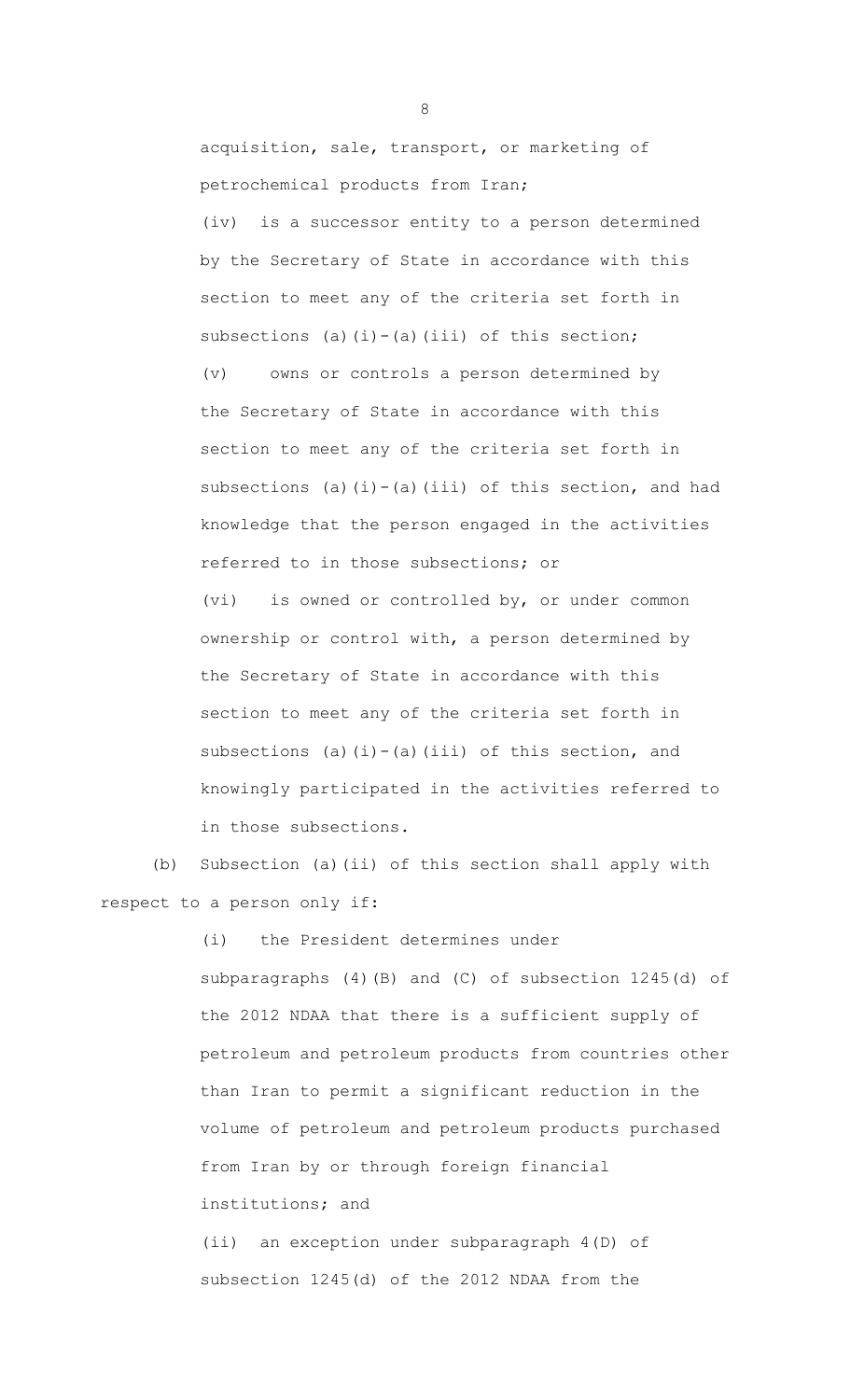imposition of sanctions under paragraph (1) of that subsection does not apply.

Sec. 4. Agency Implementation Authorities for "Menu-based" Sanctions. When the Secretary of State, in accordance with the terms of section 3 of this order, has determined that a person meets any of the criteria described in subsections (a)(i)-(a)(vi) of that section and has selected any of the sanctions set forth below to impose on that person, the heads of relevant agencies, in consultation with the Secretary of State, as appropriate, shall take the following actions where necessary to implement the sanctions imposed by the Secretary of State:

(a) the Board of Directors of the Export-Import Bank of the United States shall deny approval of the issuance of any guarantee, insurance, extension of credit, or participation in an extension of credit in connection with the export of any goods or services to the sanctioned person;

(b) agencies shall not issue any specific license or grant any other specific permission or authority under any statute or regulation that requires the prior review and approval of the United States Government as a condition for the export or reexport of goods or technology to the sanctioned person;

(c) with respect to a sanctioned person that is a financial institution:

> (i) the Chairman of the Board of Governors of the Federal Reserve System and the President of the Federal Reserve Bank of New York shall take such actions as they deem appropriate, including denying designation, or terminating the continuation of any prior designation of, the sanctioned person as a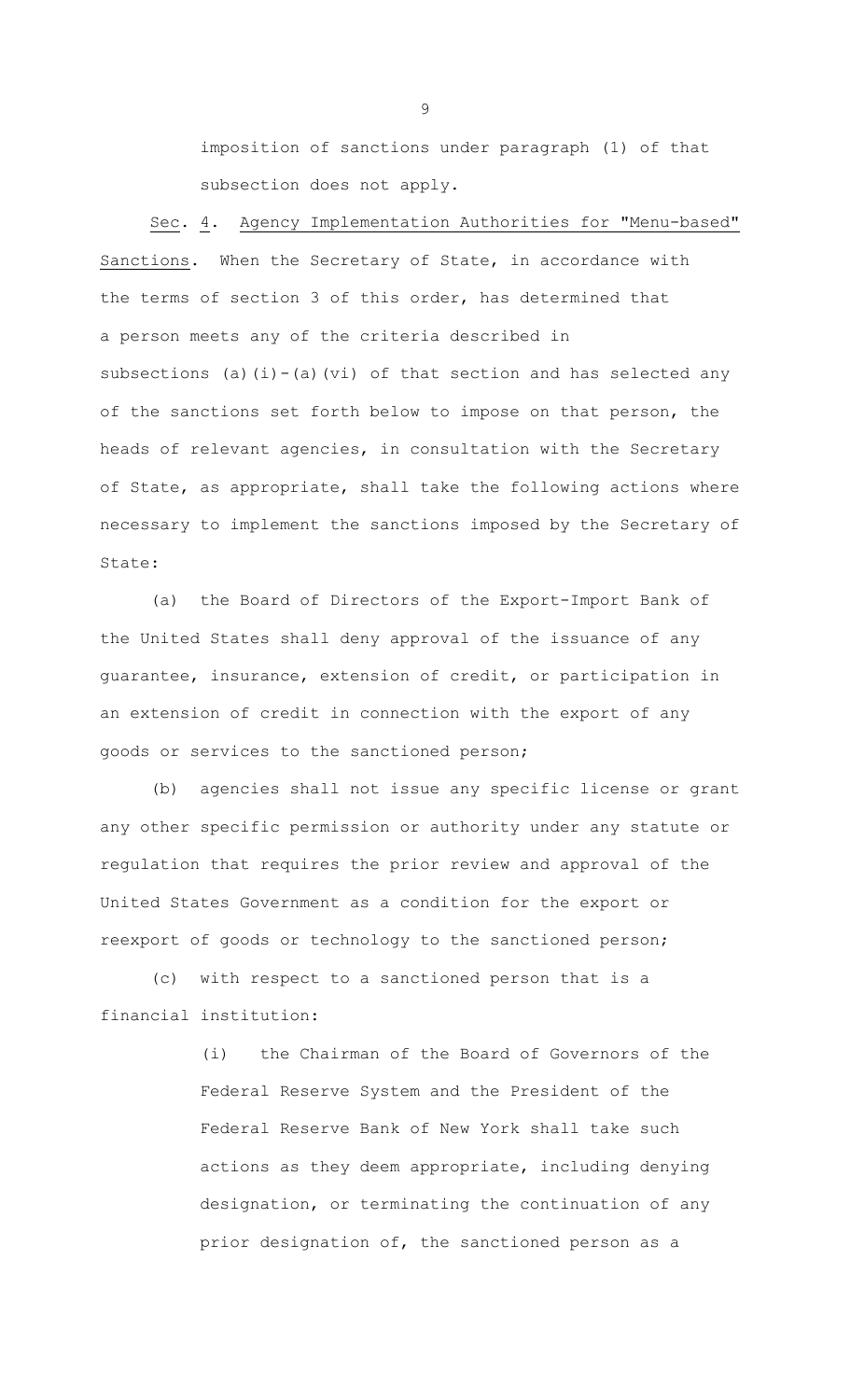primary dealer in United States Government debt instruments; or

(ii) agencies shall prevent the sanctioned person from serving as an agent of the United States Government or serving as a repository for United States Government funds;

(d) agencies shall not procure, or enter into a contract for the procurement of, any goods or services from the sanctioned person;

(e) the Secretary of State shall deny a visa to, and the Secretary of Homeland Security shall exclude from the United States, any alien that the Secretary of State determines is a corporate officer or principal of, or a shareholder with a controlling interest in, a sanctioned person; or

(f) the heads of the relevant agencies, as appropriate, shall impose on the principal executive officer or officers, or persons performing similar functions and with similar authorities, of a sanctioned person the sanctions described in subsections (a)-(e) of this section, as selected by the Secretary of State.

(g) The prohibitions in subsections (a)-(f) of this section apply except to the extent provided by statutes, or in regulations, orders, directives, or licenses that may be issued pursuant to this order, and notwithstanding any contract entered into or any license or permit granted prior to the effective date of this order or, where specifically provided, the effective date of the prohibition.

Sec. 5. Additional Implementation Authorities for "Menubased" Sanctions. (a) When the President, or the Secretary of State or the Secretary of the Treasury pursuant to authority delegated by the President and in accordance with the terms of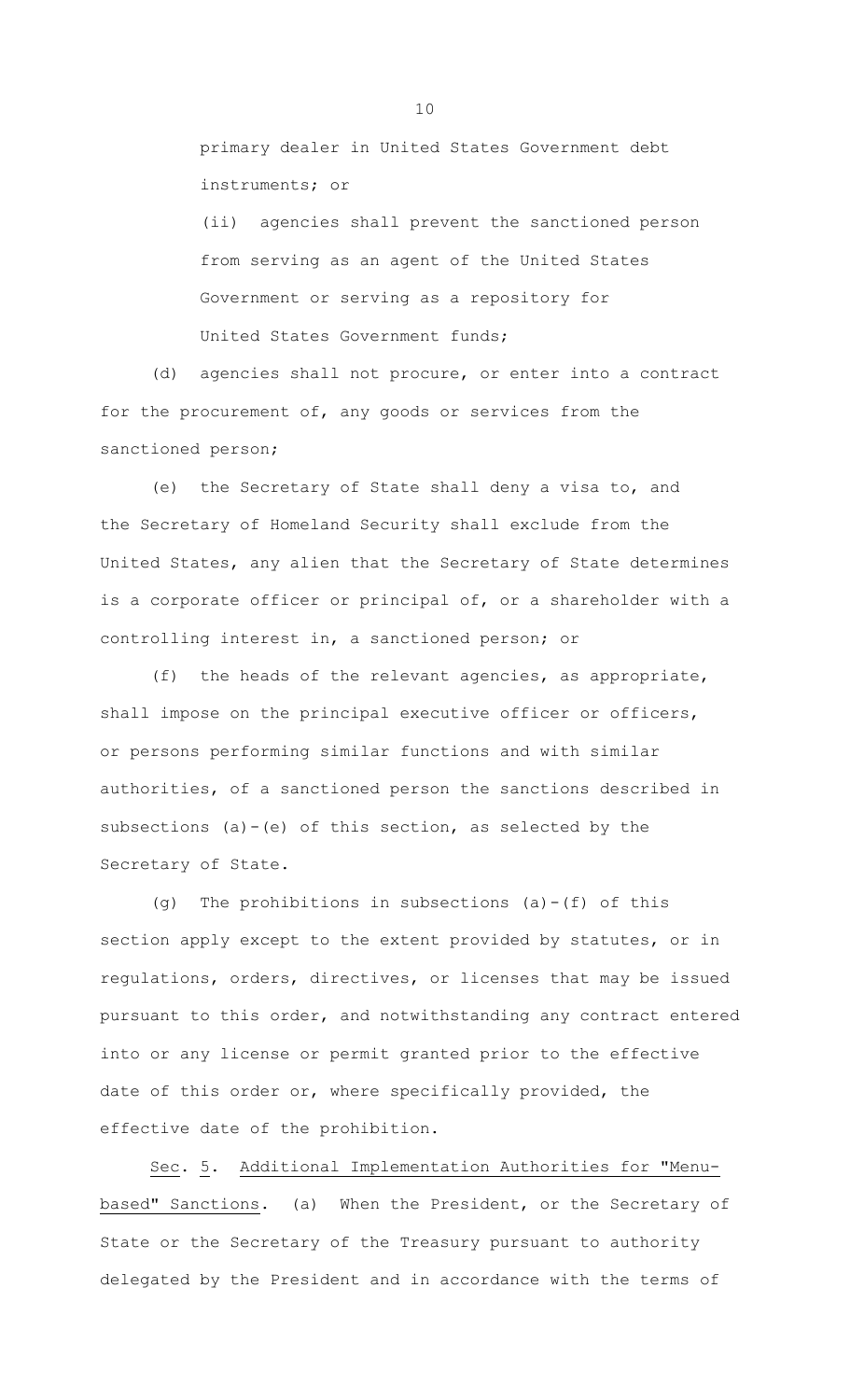such delegation, has determined that sanctions described in section 6(a) of ISA shall be imposed on a person pursuant to ISA, CISADA, TRA, or IFCA and has selected one or more of the sanctions set forth below to impose on that person or when the Secretary of State, in accordance with the terms of section 3 of this order, has determined that a person meets any of the criteria described in subsections (a)(i)-(a)(vi) of that section and has selected one or more of the sanctions set forth below to impose on that person, the Secretary of the Treasury, in consultation with the Secretary of State, shall take the following actions where necessary to implement the sanctions selected and maintained by the President, the Secretary of State, or the Secretary of the Treasury:

> (i) prohibit any United States financial institution from making loans or providing credits to the sanctioned person totaling more than \$10,000,000 in any 12-month period, unless such person is engaged in activities to relieve human suffering and the loans or credits are provided for such activities; (ii) prohibit any transactions in foreign exchange that are subject to the jurisdiction of the United States and in which the sanctioned person has any interest;

(iii) prohibit any transfers of credit or payments between financial institutions or by, through, or to any financial institution, to the extent that such transfers or payments are subject to the jurisdiction of the United States and involve any interest of the sanctioned person;

(iv) block all property and interests in property that are in the United States, that hereafter come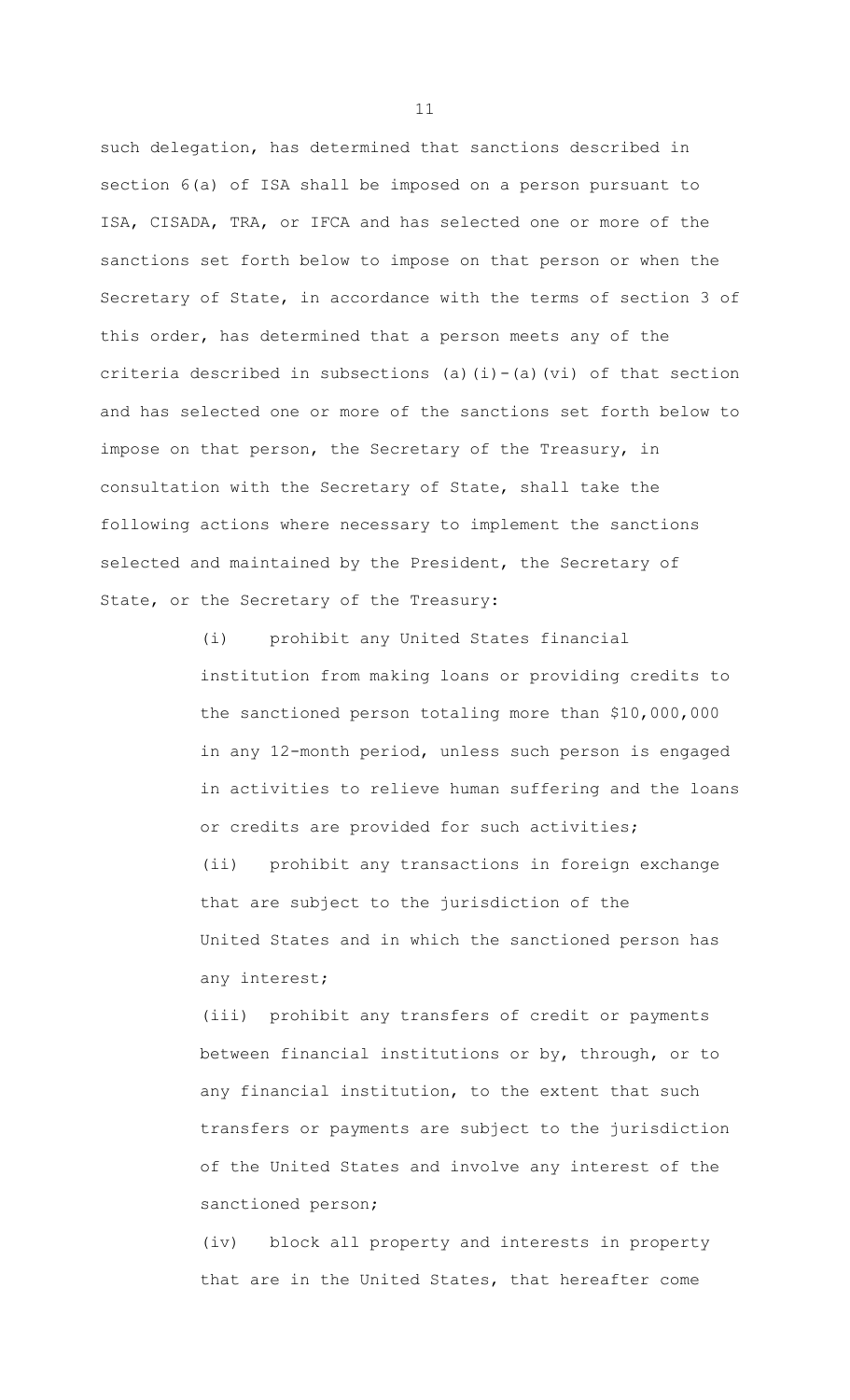within the United States, or that are or hereafter come within the possession or control of any United States person of the sanctioned person, and provide that such property and interests in property may not be transferred, paid, exported, withdrawn, or otherwise dealt in;

(v) prohibit any United States person from investing in or purchasing significant amounts of equity or debt instruments of a sanctioned person; (vi) restrict or prohibit imports of goods, technology, or services, directly or indirectly, into the United States from the sanctioned person; or (vii) impose on the principal executive officer or officers, or persons performing similar functions and with similar authorities, of a sanctioned person the sanctions described in subsections (a)(i)-(a)(vi) of this section, as selected by the President or Secretary of State or the Secretary of the Treasury, as appropriate.

(b) The prohibitions in subsection (a) of this section apply except to the extent provided by statutes, or in regulations, orders, directives, or licenses that may be issued pursuant to this order, and notwithstanding any contract entered into or any license or permit granted prior to the effective date of this order or, where specifically provided, the effective date of the prohibition.

Sec. 6. Sanctions Relating to the Iranian Rial. (a) The Secretary of the Treasury, in consultation with the Secretary of State, is hereby authorized to impose on a foreign financial institution the sanctions described in subsection (b) of this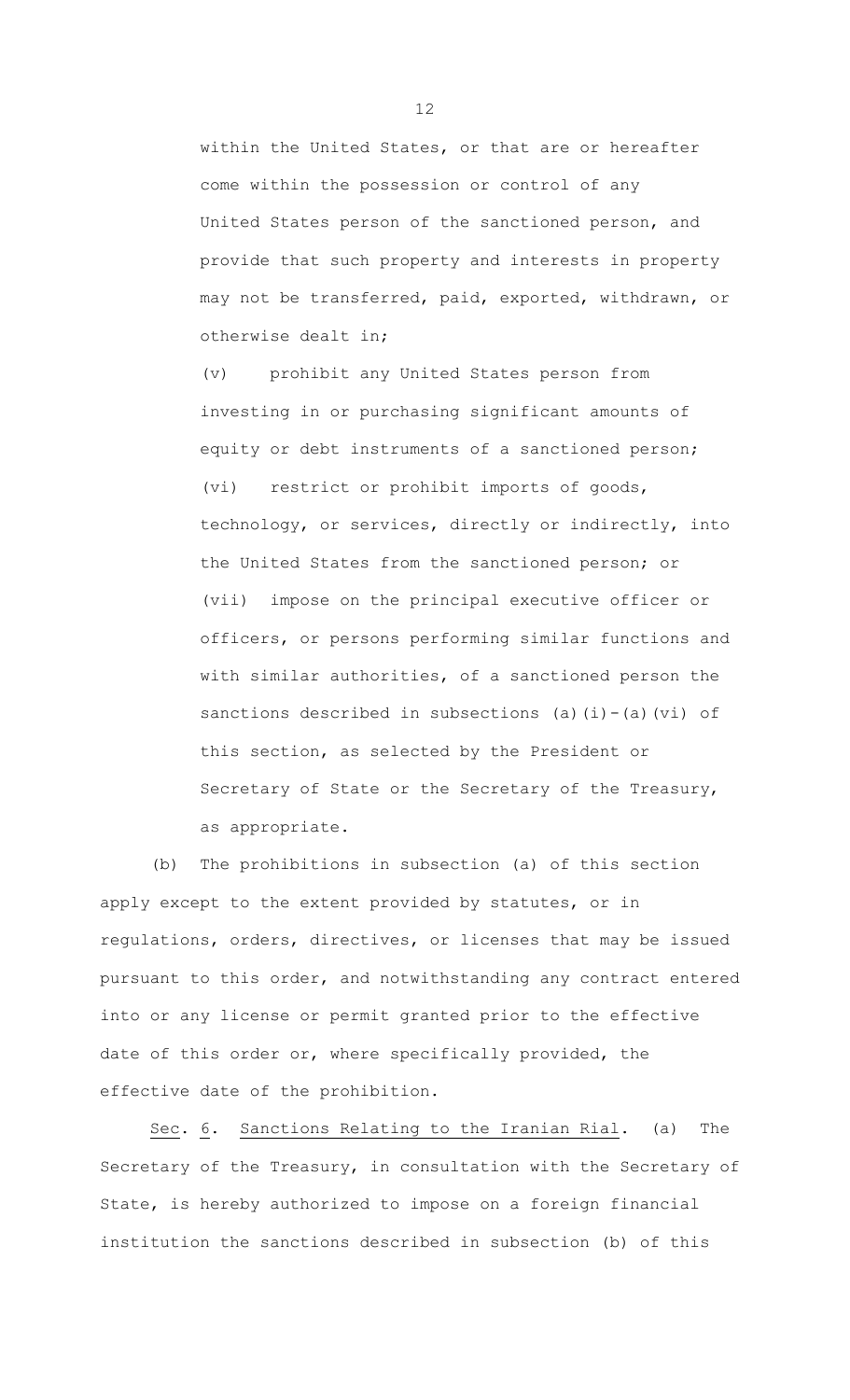section upon determining that the foreign financial institution has, on or after August 7, 2018:

> (i) knowingly conducted or facilitated any significant transaction related to the purchase or sale of Iranian rials or a derivative, swap, future, forward, or other similar contract whose value is based on the exchange rate of the Iranian rial; or (ii) maintained significant funds or accounts outside the territory of Iran denominated in the Iranian rial.

(b) With respect to any foreign financial institution determined by the Secretary of the Treasury in accordance with this section to meet the criteria set forth in subsection (a)(i) or (a)(ii) of this section, the Secretary of the Treasury may:

> (i) prohibit the opening, and prohibit or impose strict conditions on the maintaining, in the United States of a correspondent account or a payable-through account by such foreign financial institution; or

(ii) block all property and interests in property that are in the United States, that hereafter come within the United States, or that are or hereafter come within the possession or control of any United States person of such foreign financial institution, and provide that such property and interests in property may not be transferred, paid, exported, withdrawn, or otherwise dealt in.

(c) The prohibitions in subsection (b) of this section apply except to the extent provided by statutes, or in regulations, orders, directives, or licenses that may be issued pursuant to this order, and notwithstanding any contract entered into or any license or permit granted prior to the effective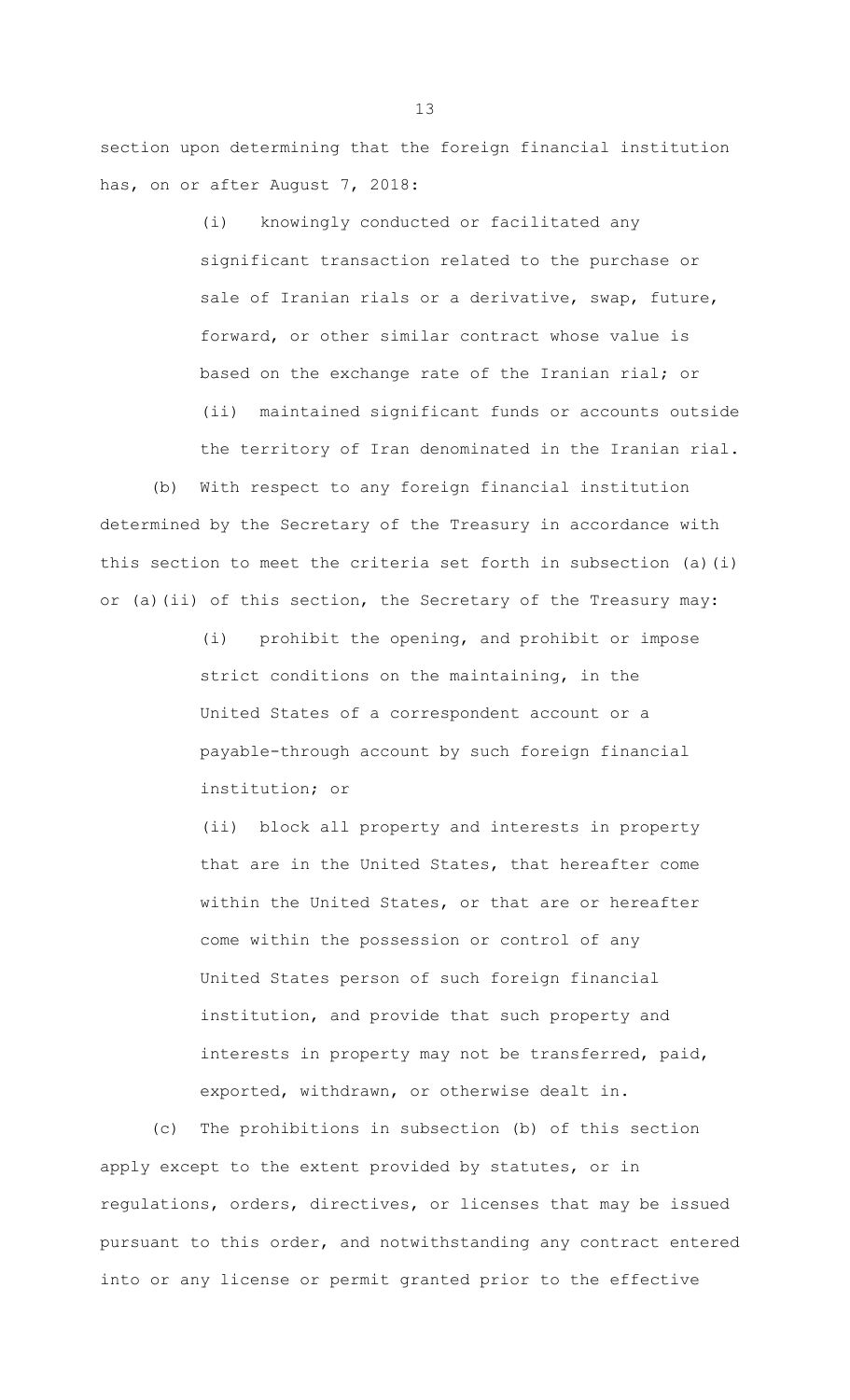date of this order or, where specifically provided, the effective date of the prohibition.

Sec. 7. Sanctions with Respect to the Diversion of Goods Intended for the People of Iran, the Transfer of Goods or Technologies to Iran that are Likely to be Used to Commit Human Rights Abuses, and Censorship. (a) The Secretary of the Treasury, in consultation with or at the recommendation of the Secretary of State, is hereby authorized to impose on a person the measures described in subsection (b) of this section upon determining that the person:

> (i) has engaged, on or after January 2, 2013, in corruption or other activities relating to the diversion of goods, including agricultural commodities, food, medicine, and medical devices, intended for the people of Iran; (ii) has engaged, on or after January 2, 2013, in corruption or other activities relating to the misappropriation of proceeds from the sale or resale of goods described in subsection (a)(i) of this section;

(iii) has knowingly, on or after August 10, 2012, transferred, or facilitated the transfer of, goods or technologies to Iran, any entity organized under the laws of Iran or otherwise subject to the jurisdiction of the Government of Iran, or any national of Iran, for use in or with respect to Iran, that are likely to be used by the Government of Iran or any of its agencies or instrumentalities, or by any other person on behalf of the Government of Iran or any of such agencies or instrumentalities, to commit serious human rights abuses against the people of Iran;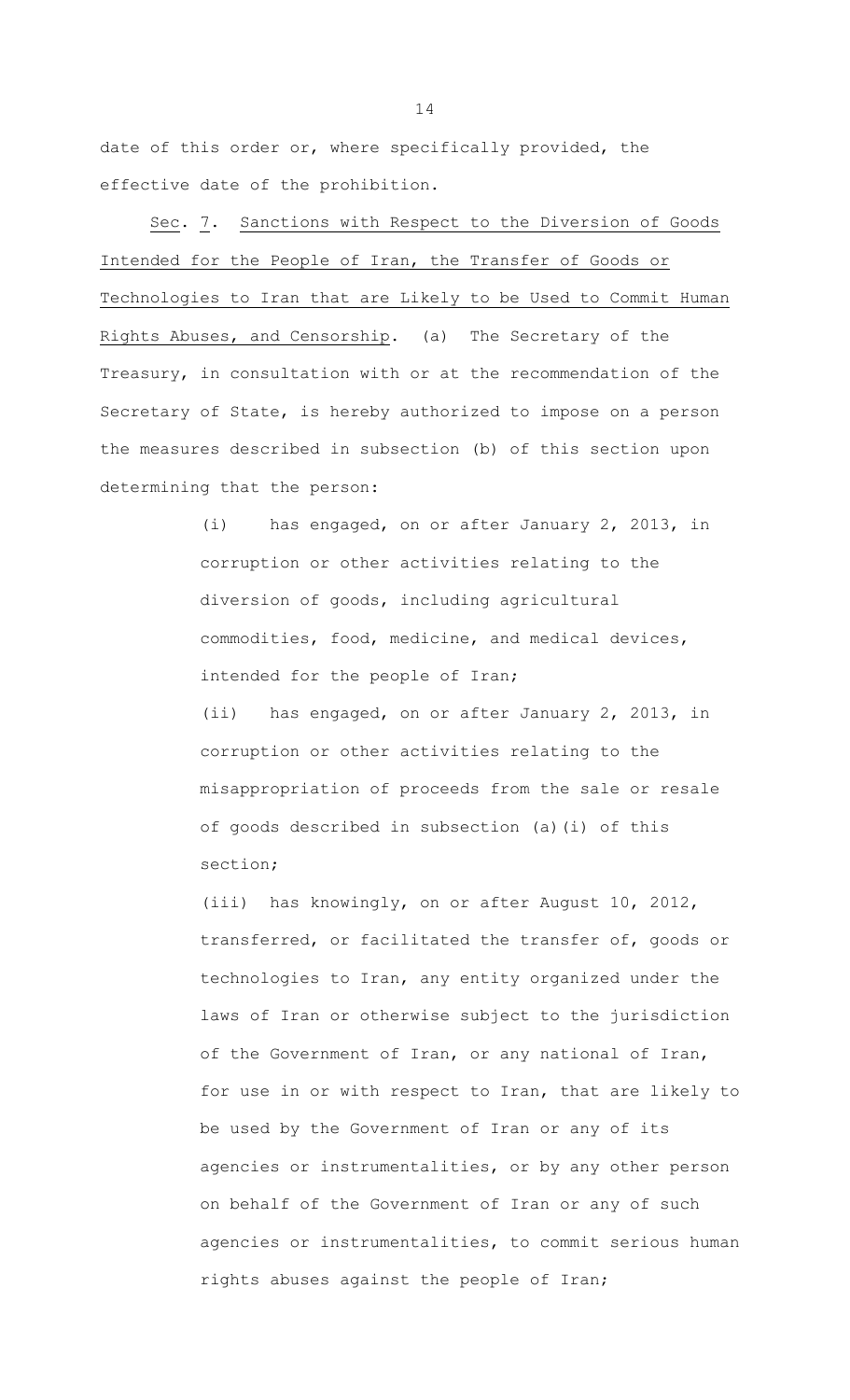(iv) has knowingly, on or after August 10, 2012, provided services, including services relating to hardware, software, or specialized information or professional consulting, engineering, or support services, with respect to goods or technologies that have been transferred to Iran and that are likely to be used by the Government of Iran or any of its agencies or instrumentalities, or by any other person on behalf of the Government of Iran or any of such agencies or instrumentalities, to commit serious human rights abuses against the people of Iran; (v) has engaged in censorship or other activities with respect to Iran on or after June 12, 2009, that prohibit, limit, or penalize the exercise of freedom of expression or assembly by citizens of Iran, or that limit access to print or broadcast media, including the facilitation or support of intentional frequency manipulation by the Government of Iran or an entity owned or controlled by the Government of Iran that would jam or restrict an international signal; (vi) has materially assisted, sponsored, or provided financial, material, or technological support for, or goods or services to or in support of, the activities described in subsections (a)(i)-(a)(v) of this section or any person whose property and interests in property are blocked pursuant to this section; or (vii) is owned or controlled by, or has acted or purported to act for or on behalf of, directly or indirectly, any person whose property and interests in property are blocked pursuant to this section.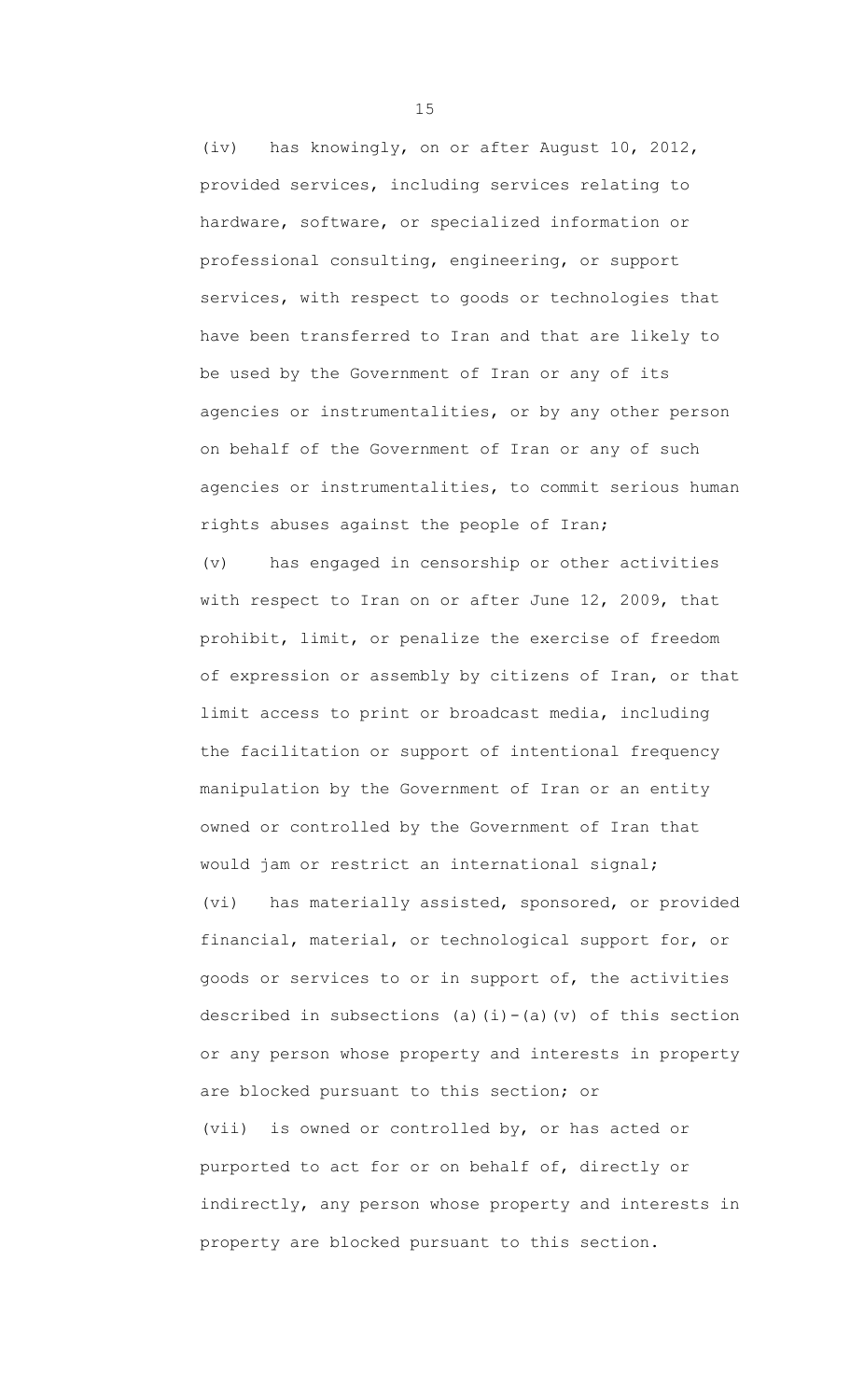(b) With respect to any person determined by the Secretary of the Treasury in accordance with this section to meet any of the criteria set forth in subsections (a)(i)-(a)(vii) of this section, all property and interests in property that are in the United States, that hereafter come within the United States, or that are or hereafter come within the possession or control of any United States person of such person are blocked and may not be transferred, paid, exported, withdrawn, or otherwise dealt in.

(c) The prohibitions in subsection (b) of this section apply except to the extent provided by statutes, or in regulations, orders, directives, or licenses that may be issued pursuant to this order, and notwithstanding any contract entered into or any license or permit granted prior to the effective date of this order or, where specifically provided, the effective date of the prohibition.

Sec. 8. Entities Owned or Controlled by a United States Person and Established or Maintained Outside the United States. (a) No entity owned or controlled by a United States person and established or maintained outside the United States may knowingly engage in any transaction, directly or indirectly, with the Government of Iran or any person subject to the jurisdiction of the Government of Iran, if that transaction would be prohibited by Executive Order 12957, Executive Order 12959 of May 6, 1995, Executive Order 13059 of August 19, 1997, Executive Order 13599, or sections 1 or 15 of this order, or any regulation issued pursuant to the foregoing, if the transaction were engaged in by a United States person or in the United States.

(b) Penalties assessed for violations of the prohibition in subsection (a) of this section, and any related violations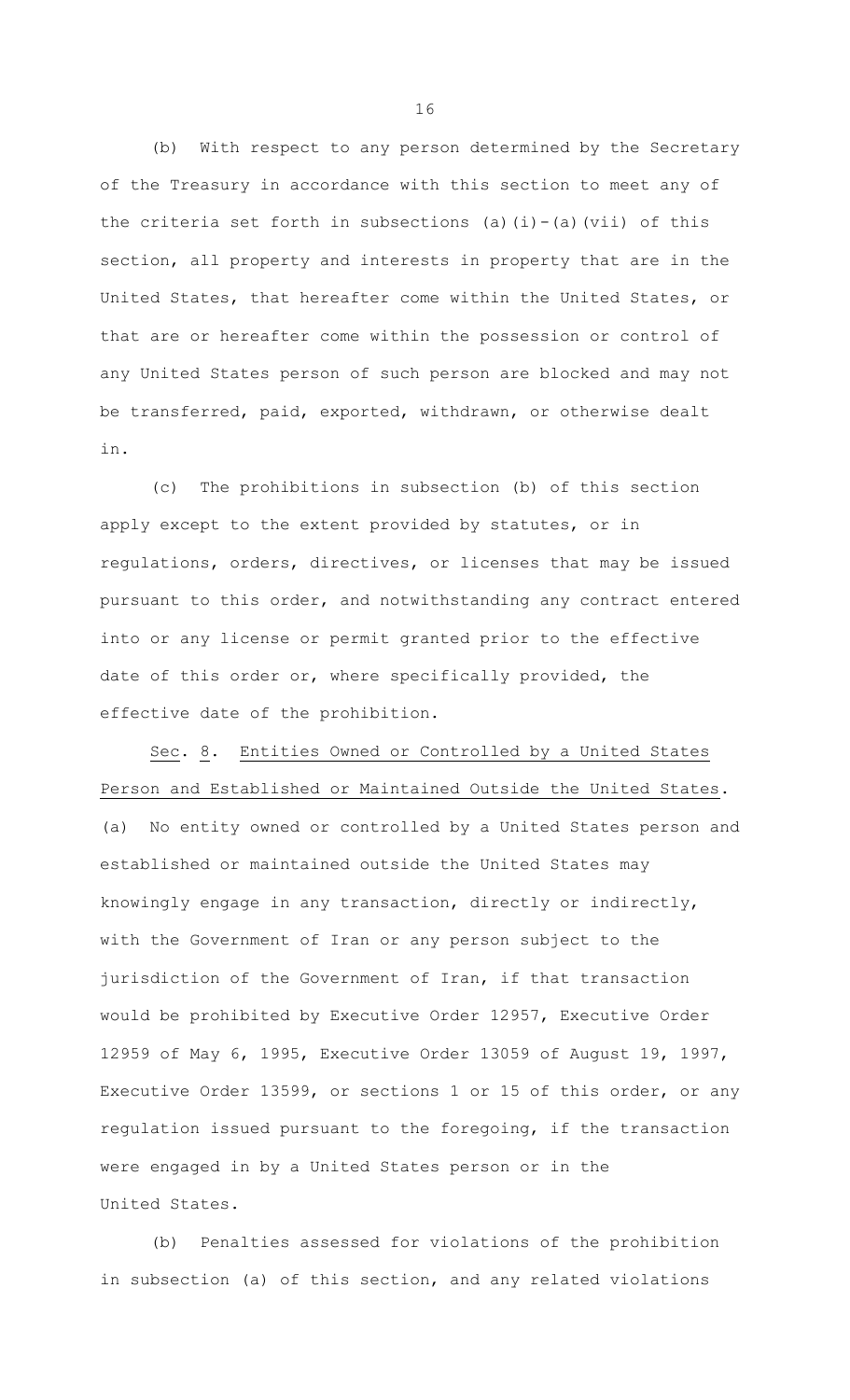of section 15 of this order may be assessed against the United States person that owns or controls the entity that engaged in the prohibited transaction.

(c) The prohibitions in subsection (a) of this section apply, except to the extent provided by statutes, or in regulations, orders, directives, or licenses that may be issued pursuant to this order, and notwithstanding any contract entered into or any license or permit granted prior to the effective date of this order or, where specifically provided, the effective date of the prohibition, except to the extent provided in subsection 20(c) of this order.

Sec. 9. Revoking and Superseding Prior Executive Orders. The following Executive Orders are revoked and superseded:

(a) Executive Order 13628 of October 9, 2012 (Authorizing the Implementation of Certain Sanctions Set Forth in the Iran Threat Reduction and Syria Human Rights Act of 2012 and Additional Sanctions With Respect to Iran); and

(b) Executive Order 13716 of January 16, 2016 (Revocation of Executive Orders 13574, 13590, 13622, and 13645 With Respect to Iran, Amendment of Executive Order 13628 With Respect to Iran, and Provision of Implementation Authorities for Aspects of Certain Statutory Sanctions Outside the Scope of U.S. Commitments Under the Joint Comprehensive Plan of Action of July 14, 2015).

Sec. 10. Natural Gas Project Exception. Subsections 1(a),  $2(a)(ii)-(a)(v)$ ,  $3(a)(ii)-(a)(iii)$ , and, with respect to a person determined by the Secretary of State in accordance with section 3 to meet the criteria of  $3(a)(ii)-(iii)$ ,  $3(a)(iv)-(vi)$ of this order shall not apply with respect to any person for conducting or facilitating a transaction involving a project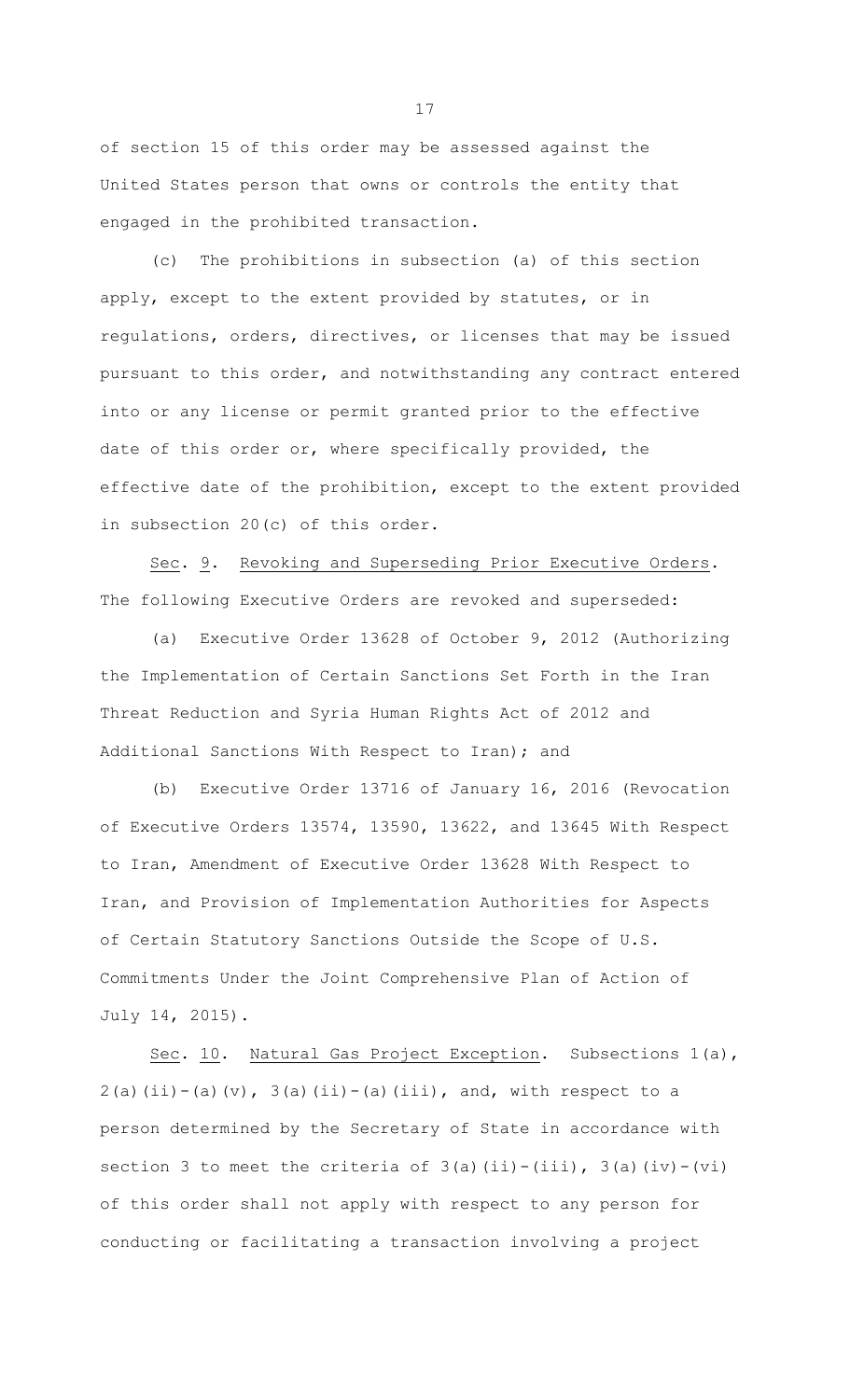described in subsection (a) of section 603 of TRA to which the exception under that section applies.

Sec. 11. Donations. I hereby determine that, to the extent section 203(b)(2) of IEEPA (50 U.S.C. 1702(b)(2)) may apply, the making of donations of the types of articles specified in such section by, to, or for the benefit of any person whose property and interests in property are blocked pursuant to this order would seriously impair my ability to deal with the national emergency declared in Executive Order 12957, and I hereby prohibit such donations as provided by subsections  $1(b)$ ,  $5(a)(iv)$ ,  $6(b)(ii)$ , and  $7(b)$  of this order.

Sec. 12. Prohibitions. The prohibitions in subsections  $1(b)$ ,  $5(a)(iv)$ ,  $6(b)(ii)$ , and  $7(b)$  of this order include:

(a) the making of any contribution or provision of funds, goods, or services by, to, or for the benefit of any person whose property and interests in property are blocked pursuant to this order; and

(b) the receipt of any contribution or provision of funds, goods, or services from any such person.

Sec. 13. Entry into the United States. The unrestricted immigrant and nonimmigrant entry into the United States of aliens determined to meet one or more of the criteria in subsections 1(a), 3(a), and 7(a) of this order would be detrimental to the interests of the United States, and the entry of such persons into the United States, as immigrants or nonimmigrants, is hereby suspended. Such persons shall be treated as persons covered by section 1 of Proclamation 8693 of July 24, 2011 (Suspension of Entry of Aliens Subject to United Nations Security Council Travel Bans and International Emergency Economic Powers Act Sanctions).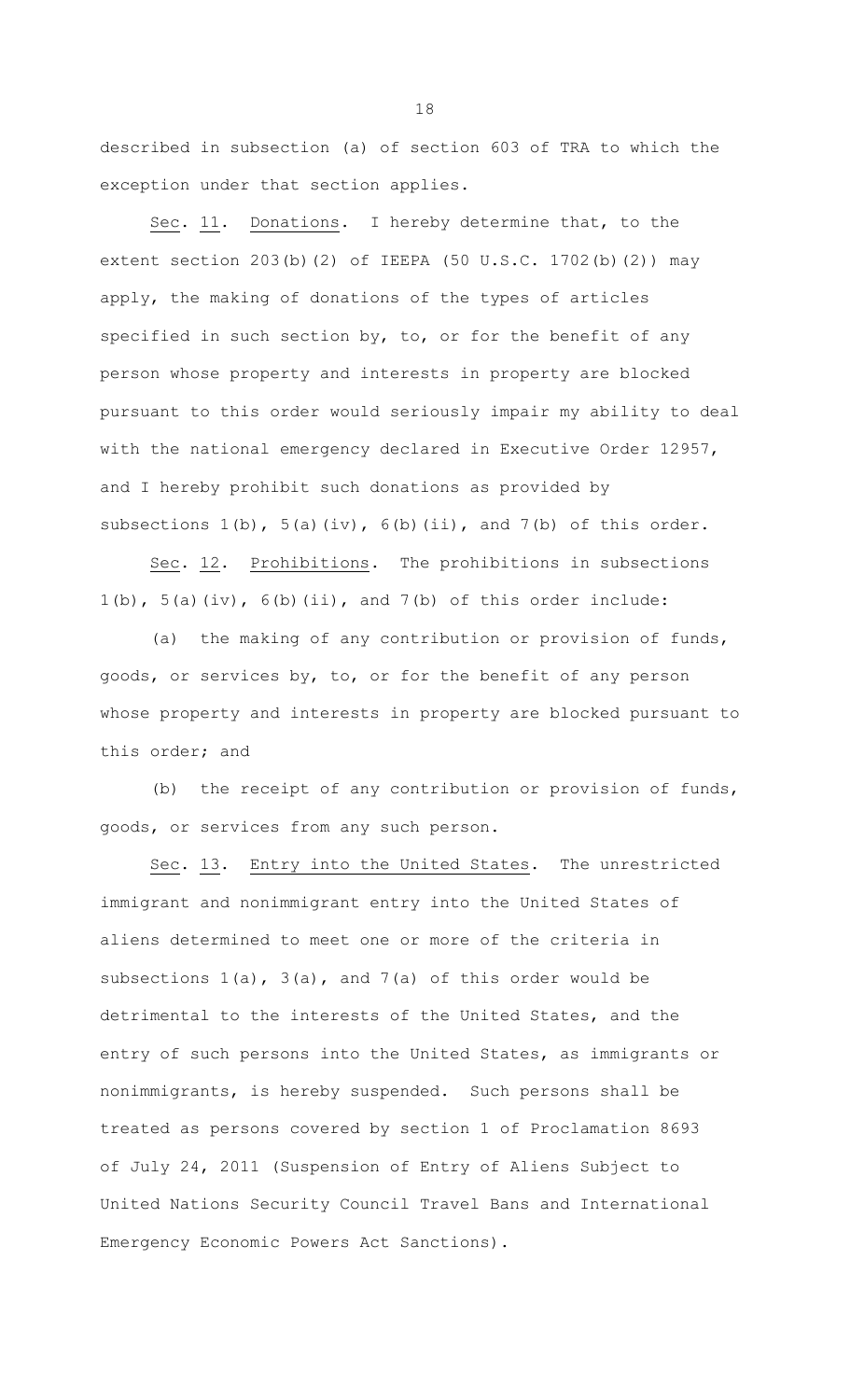Sec. 14. General Authorities. The Secretary of the Treasury, in consultation with the Secretary of State, is hereby authorized to take such actions, including adopting rules and regulations, to employ all powers granted to me by IEEPA and sections 6(a)(6), 6(a)(7), 6(a)(8), 6(a)(9), 6(a)(11), and 6(a)(12) of ISA, and to employ all powers granted to the United States Government by section 6(a)(3) of ISA, as may be necessary to carry out the purposes of this order, other than the purposes described in sections 3, 4, and 13 of this order. The Secretary of the Treasury may, consistent with applicable law, redelegate any of these functions within the Department of the Treasury. All agencies of the United States shall take all appropriate measures within their authority to implement this order.

Sec. 15. Evasion and Conspiracy. (a) Any transaction that evades or avoids, has the purpose of evading or avoiding, causes a violation of, or attempts to violate any of the prohibitions set forth in this order or in Executive Order 12957, Executive Order 12959, Executive Order 13059, or Executive Order 13599 is prohibited.

(b) Any conspiracy formed to violate any of the prohibitions set forth in this order or in Executive Order 12957, Executive Order 12959, Executive Order 13059, or Executive Order 13599 is prohibited.

Sec. 16. Definitions. For the purposes of this order:

(a) the term "automotive sector of Iran" means the manufacturing or assembling in Iran of light and heavy vehicles including passenger cars, trucks, buses, minibuses, pick-up trucks, and motorcycles, as well as original equipment manufacturing and after-market parts manufacturing relating to such vehicles;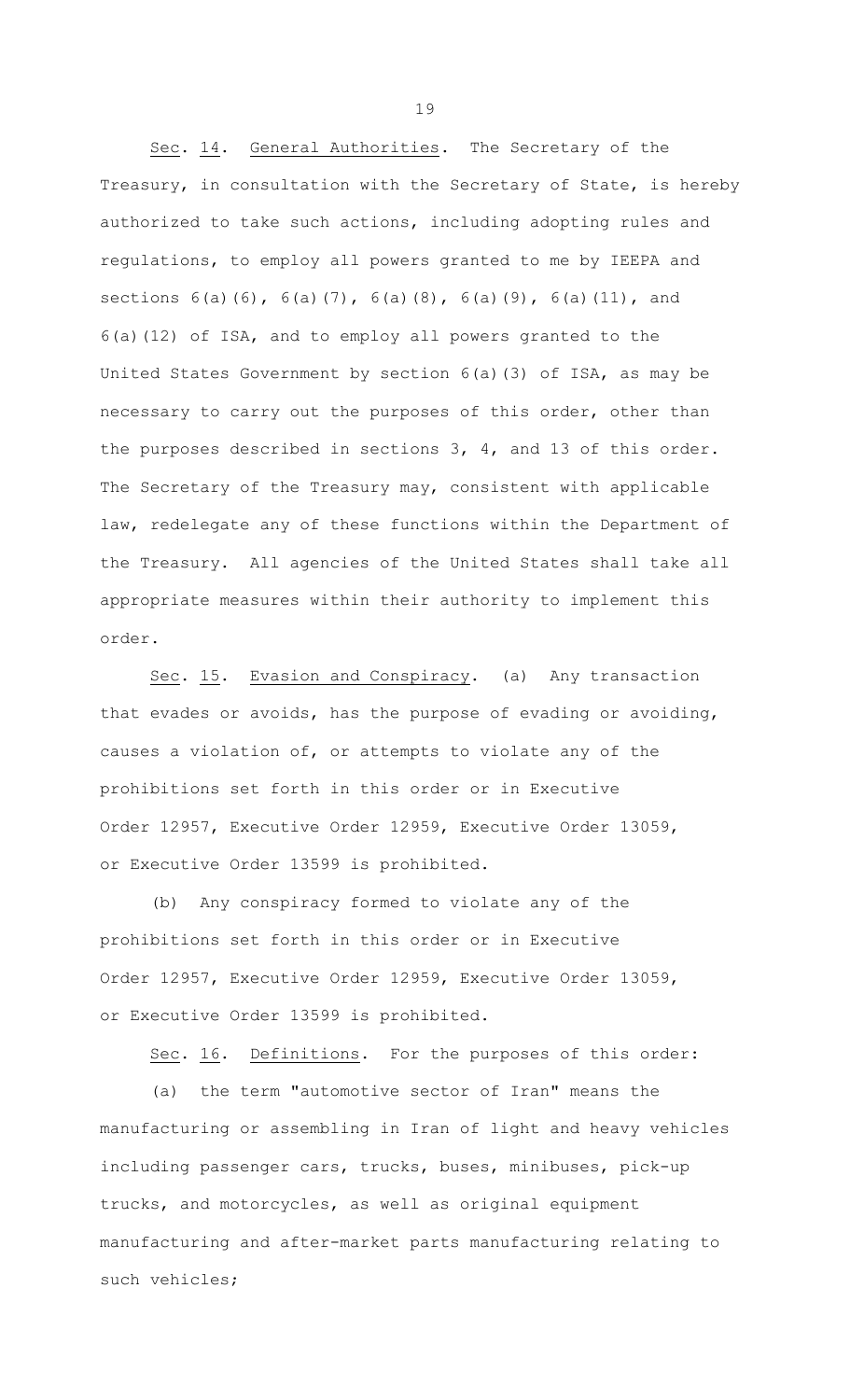(b) the term "entity" means a partnership, association, trust, joint venture, corporation, group, subgroup, or other organization;

(c) the term "financial institution" includes (i) a depository institution (as defined in section  $3(c)(1)$  of the Federal Deposit Insurance Act) (12 U.S.C. 1813(c)(1)), including a branch or agency of a foreign bank (as defined in section 1(b)(7) of the International Banking Act of 1978) (12 U.S.C. 3101 $(7)$ ); (ii) a credit union; (iii) a securities firm, including a broker or dealer; (iv) an insurance company, including an agency or underwriter; and (v) any other company that provides financial services;

(d) the term "foreign financial institution" means any foreign entity that is engaged in the business of accepting deposits, making, granting, transferring, holding, or brokering loans or credits, or purchasing or selling foreign exchange, securities, commodity futures or options, or procuring purchasers and sellers thereof, as principal or agent. It includes, but is not limited to, depository institutions, banks, savings banks, money service businesses, trust companies, securities brokers and dealers, commodity futures and options brokers and dealers, forward contract and foreign exchange merchants, securities and commodities exchanges, clearing corporations, investment companies, employee benefit plans, dealers in precious metals, stones, or jewels, and holding companies, affiliates, or subsidiaries of any of the foregoing. The term does not include the international financial institutions identified in 22 U.S.C. 262r(c)(2), the International Fund for Agricultural Development, the North American Development Bank, or any other international financial institution so notified by the Secretary of the Treasury;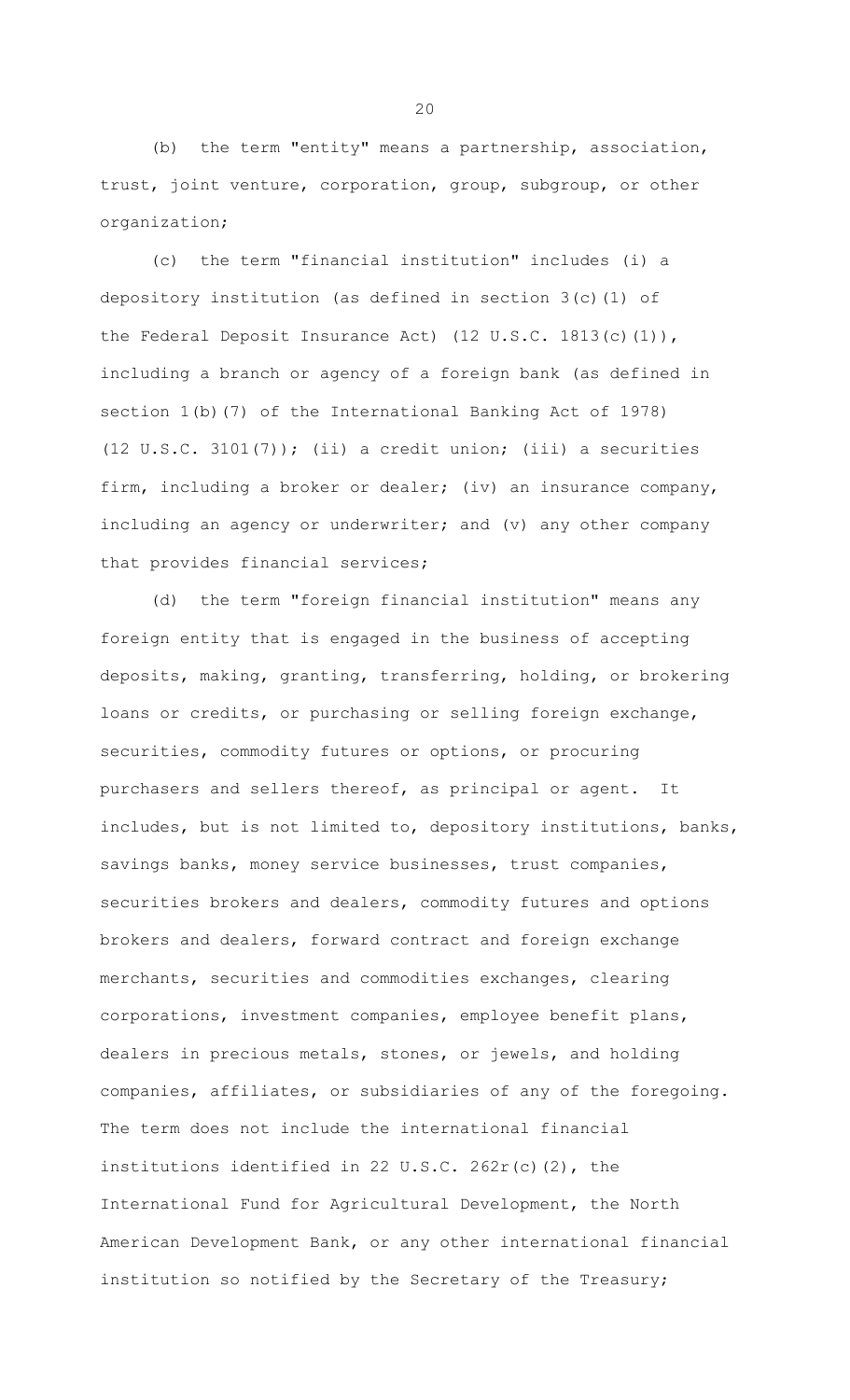(e) the term "Government of Iran" includes the Government of Iran, any political subdivision, agency, or instrumentality thereof, including the Central Bank of Iran, and any person owned or controlled by, or acting for or on behalf of, the Government of Iran;

(f) the term "Iran" means the Government of Iran and the territory of Iran and any other territory or marine area, including the exclusive economic zone and continental shelf, over which the Government of Iran claims sovereignty, sovereign rights, or jurisdiction, provided that the Government of Iran exercises partial or total de facto control over the area or derives a benefit from economic activity in the area pursuant to international arrangements;

(g) the term "Iranian depository institution" means any entity (including foreign branches), wherever located, organized under the laws of Iran or any jurisdiction within Iran, or owned or controlled by the Government of Iran, or in Iran, or owned or controlled by any of the foregoing, that is engaged primarily in the business of banking (for example, banks, savings banks, savings associations, credit unions, trust companies, and bank holding companies);

(h) the term "Iranian person" means an individual who is a citizen or national of Iran or an entity organized under the laws of Iran or otherwise subject to the jurisdiction of the Government of Iran;

(i) the terms "knowledge" and "knowingly," with respect to conduct, a circumstance, or a result, mean that a person has actual knowledge, or should have known, of the conduct, the circumstance, or the result;

(j) the terms "Naftiran Intertrade Company" and "NICO" mean the Naftiran Intertrade Company Ltd. and any entity owned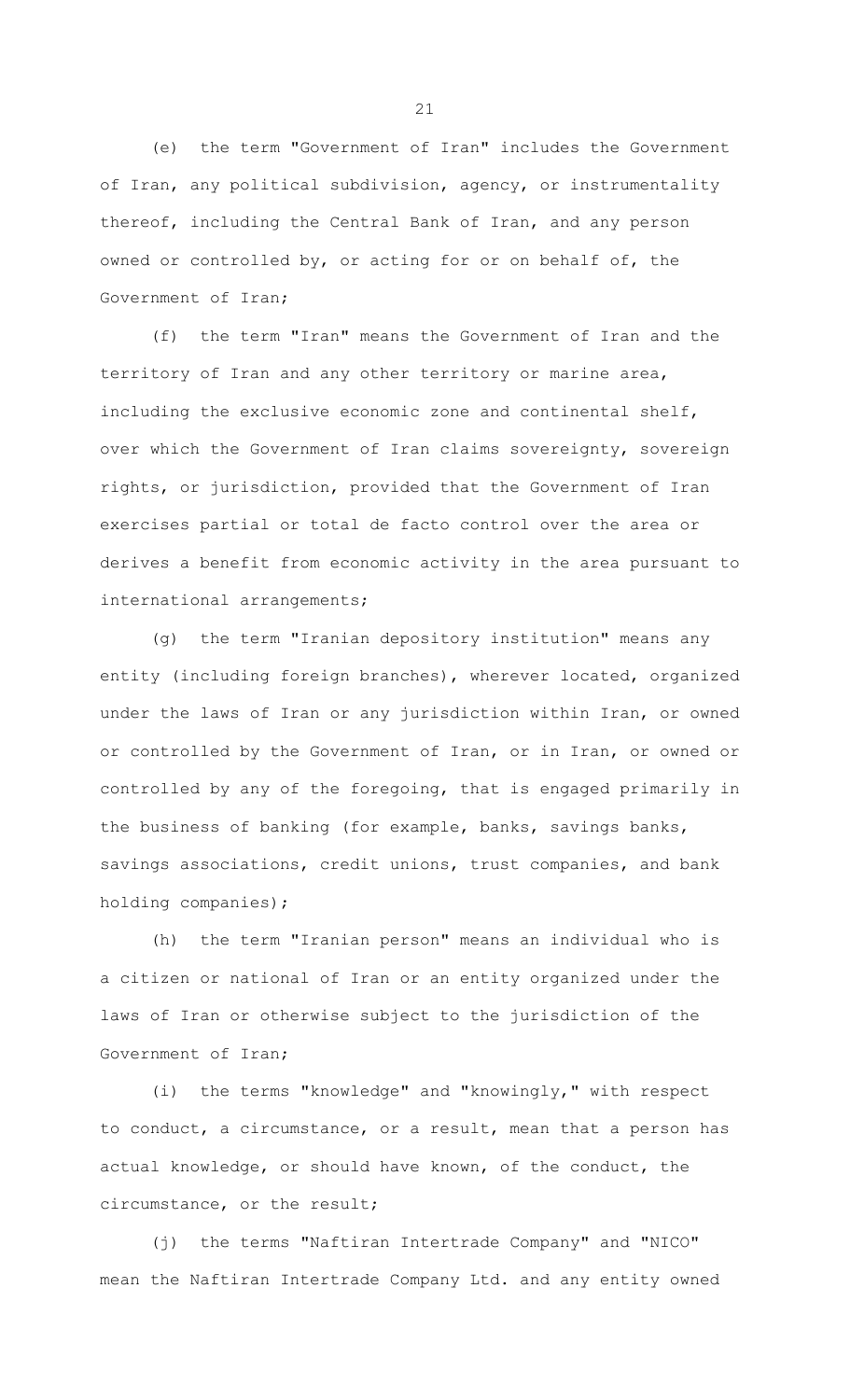or controlled by, or operating for or on behalf of, the Naftiran Intertrade Company Ltd.;

(k) the terms "National Iranian Oil Company" and "NIOC" mean the National Iranian Oil Company and any entity owned or controlled by, or operating for or on behalf of, the National Iranian Oil Company;

(l) the term "person" means an individual or entity;

(m) the term "petrochemical products" includes any aromatic, olefin, and synthesis gas, and any of their derivatives, including ethylene, propylene, butadiene, benzene, toluene, xylene, ammonia, methanol, and urea;

(n) the term "petroleum" (also known as crude oil) means a mixture of hydrocarbons that exists in liquid phase in natural underground reservoirs and remains liquid at atmospheric pressure after passing through surface separating facilities;

(o) the term "petroleum products" includes unfinished oils, liquefied petroleum gases, pentanes plus, aviation gasoline, motor gasoline, naphtha-type jet fuel, kerosene-type jet fuel, kerosene, distillate fuel oil, residual fuel oil, petrochemical feedstocks, special naphthas, lubricants, waxes, petroleum coke, asphalt, road oil, still gas, and miscellaneous products obtained from the processing of: crude oil (including lease condensate), natural gas, and other hydrocarbon compounds. The term does not include natural gas, liquefied natural gas, biofuels, methanol, and other non-petroleum fuels;

(p) the term "sanctioned person" means a person that the President, or the Secretary of State or the Secretary of the Treasury pursuant to authority delegated by the President and in accordance with the terms of such delegation, has determined is a person on whom sanctions described in section 6(a) of ISA shall be imposed pursuant to ISA, CISADA, TRA, or IFCA, and on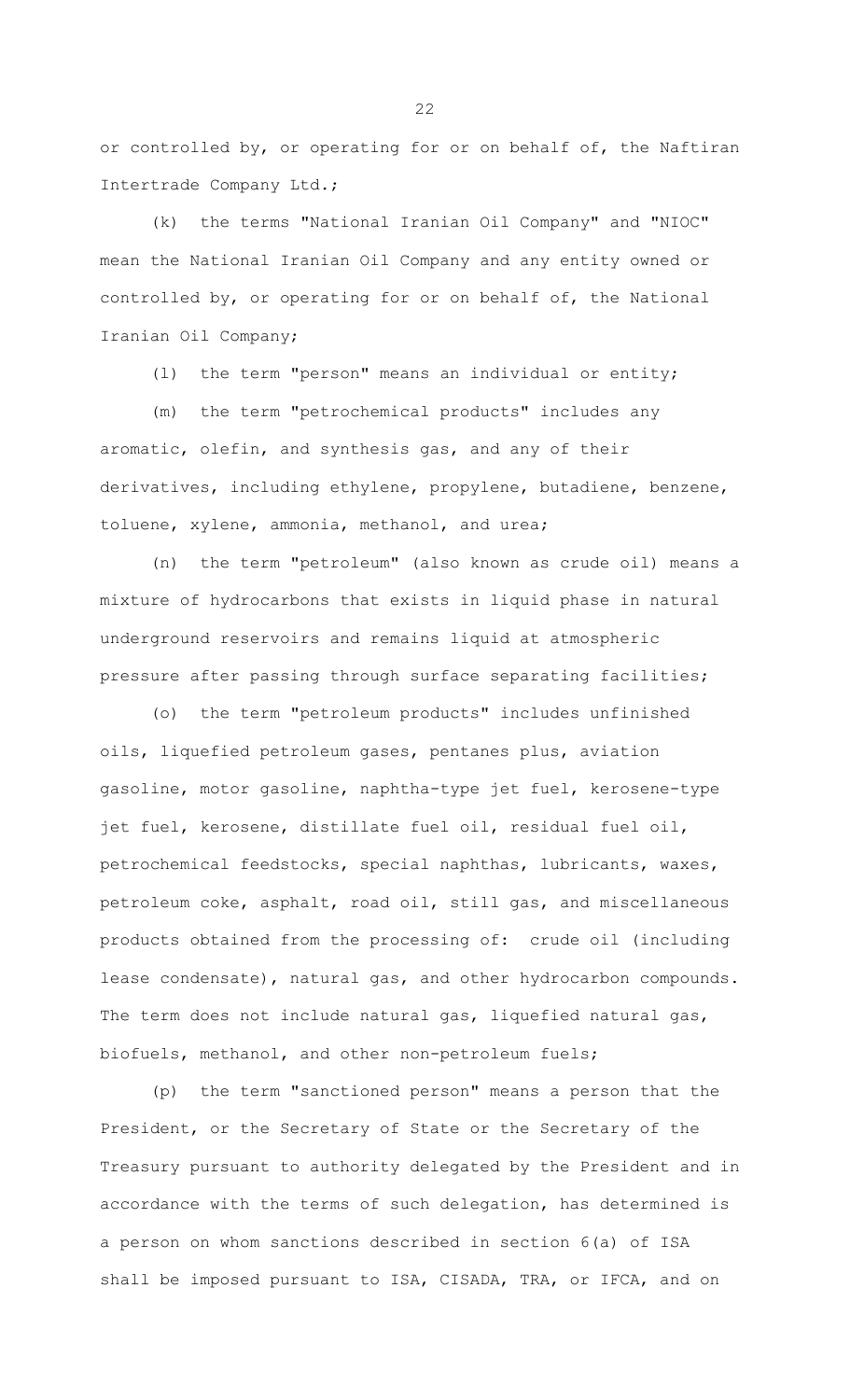whom the President, the Secretary of State, or the Secretary of the Treasury has imposed any of the sanctions in section 6(a) of ISA or a person on whom the Secretary of State, in accordance with the terms of section 3 of this order, has decided to impose sanctions pursuant to section 3 of this order;

(q) the term "subject to the jurisdiction of the Government of Iran" means a person organized under the laws of Iran or any jurisdiction within Iran, ordinarily resident in Iran, or in Iran, or owned or controlled by any of the foregoing;

(r) the term "United States financial institution" means a financial institution as defined in subsection (c) of this section (including its foreign branches) organized under the laws of the United States or any jurisdiction within the United States or located in the United States; and

(s) the term "United States person" means any United States citizen, permanent resident alien, entity organized under the laws of the United States or any jurisdiction within the United States (including foreign branches), or any person in the United States.

Sec. 17. Notice. For those persons whose property and interests in property are blocked pursuant to this order who might have a constitutional presence in the United States, I find that because of the ability to transfer funds or other assets instantaneously, prior notice to such persons of measures to be taken pursuant to this order would render those measures ineffectual. I therefore determine that for these measures to be effective in addressing the national emergency declared in Executive Order 12957, there need be no prior notice of a listing or determination made pursuant to subsections 1(b),  $5(a)(iv)$ ,  $6(b)(ii)$ , and  $7(b)$  of this order.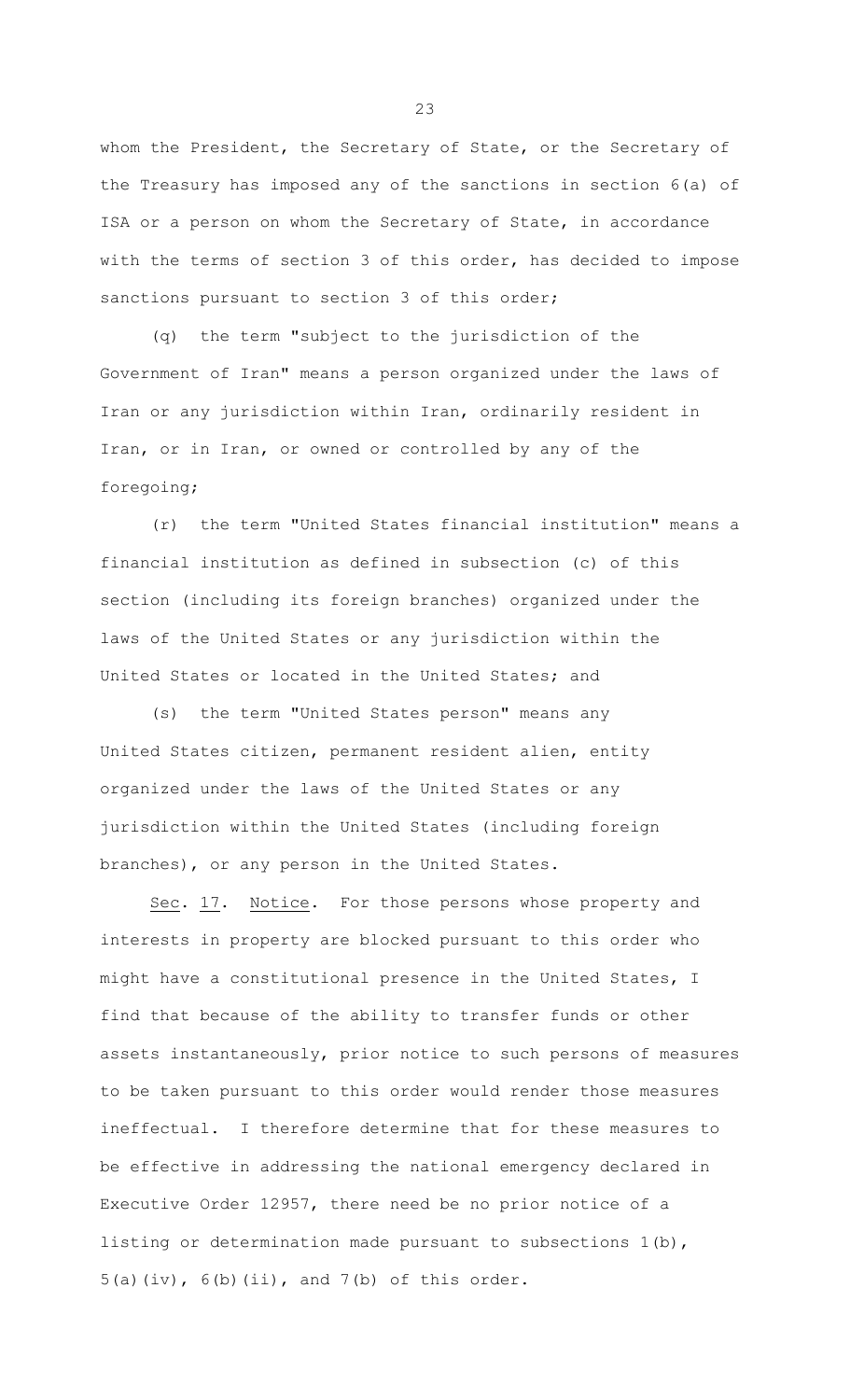Sec. 18. Delegation to Implement Section 104A of CISADA. The Secretary of the Treasury, in consultation with the Secretary of State, is hereby authorized to take such actions, including adopting rules and regulations, and to employ all powers granted to me by IEEPA, as may be necessary to carry out section 104A of CISADA (22 U.S.C. 8513b). The Secretary of the Treasury may, consistent with applicable law, redelegate any of these functions within the Department of the Treasury.

Sec. 19. Rights. This order is not intended to, and does not, create any right or benefit, substantive or procedural, enforceable at law or in equity by any party against the United States, its departments, agencies, or entities, its officers, employees, or agents, or any other person.

Sec. 20. Effect on Actions or Proceedings, Blocked Property, and Regulations, Orders, Directives, and Licenses. (a) Pursuant to section 202 of the NEA (50 U.S.C. 1622), the revocation of Executive Orders 13716 and 13628 as set forth in section 9 of this order, shall not affect any action taken or proceeding pending not finally concluded or determined as of the effective date of this order, or any action or proceeding based on any act committed prior to the effective date of this order, or any rights or duties that matured or penalties that were incurred prior to the effective date of this order.

(b) Except to the extent provided in statutes or regulations, orders, directives, or licenses that may be issued pursuant to this order, and notwithstanding any contract entered into or any license or permit granted prior to the effective date of this order, the following are blocked and may not be transferred, paid, exported, withdrawn, or otherwise dealt in: all property and interests in property that were blocked